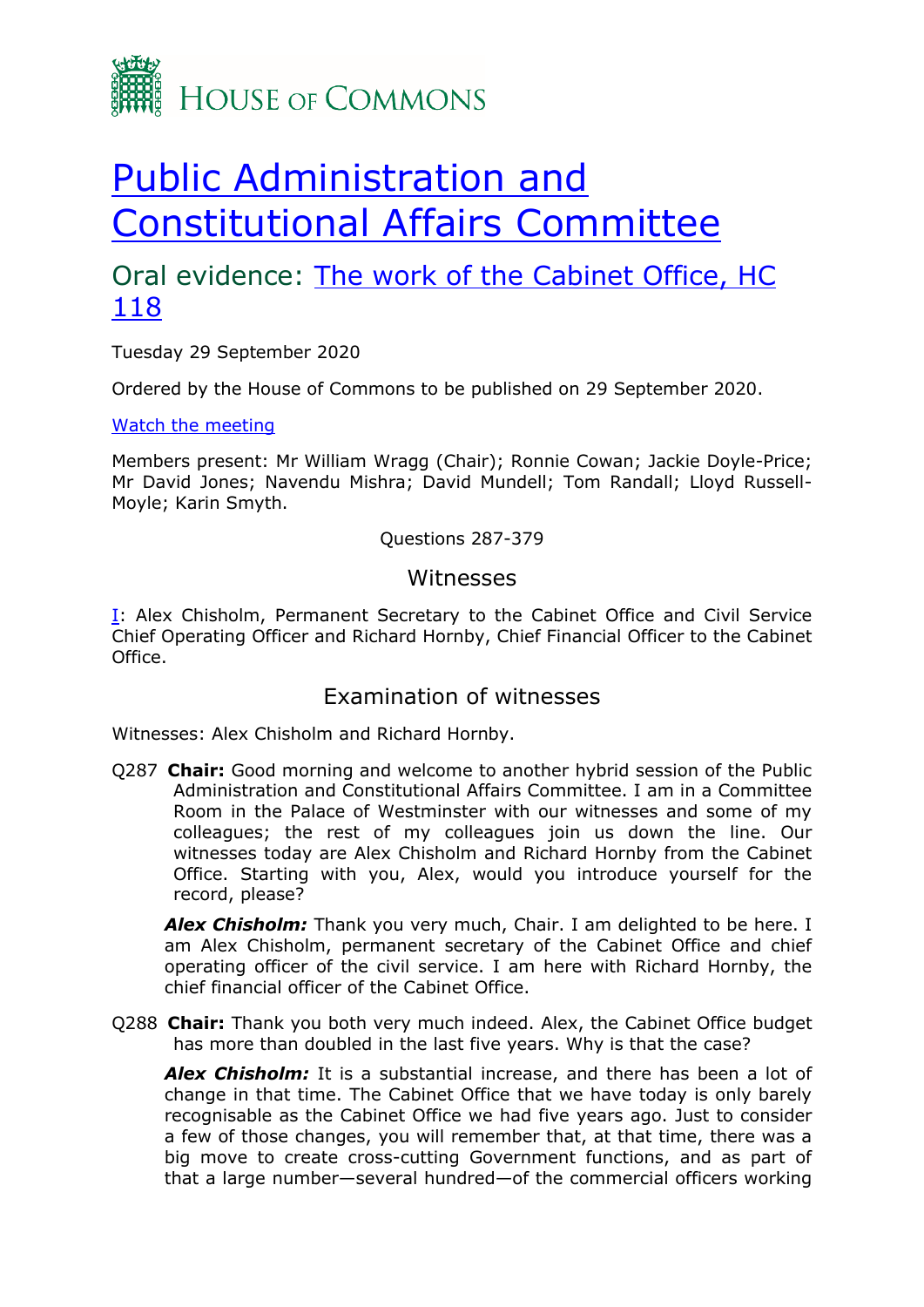

across Government came on to the Cabinet Office's books. That was also true for a lot of people working in civil service human resources, including 2,000 fast streamers who are, of course, working across the rest of Government but technically sit on the Cabinet Office's books. We have also acquired a number of additional responsibilities over that time: I suppose that the most significant of those, bearing in mind that 2015 was before the referendum, is that we have had a lot of additional work and resources to do with EU exit. That has caused a substantial increase in our resources.

Q289 **Chair:** With that growth in mind, your resource spending is forecast to decrease next year. Given that it has risen significantly in the light of those changes, how realistic is that and how likely is it to be achieved?

*Alex Chisholm:* We are obviously in a process at the moment of trying to determine the overall Government expenditure for the next three years for RDEL resources as part of the comprehensive spending review. We are at the stage of having laid out some of our plans and ambitions, but we have not yet received confirmation of what will be affordable within the overall envelope for Government.

I could point out a few areas of likely expansion and contraction, if that is helpful to the Committee. First, from the point of view of contraction, we have clearly already left the EU, but we will have completed the EU transition process at the end of this calendar year. There will be continuing work, particularly in relation to the border, but I expect the number of resources devoted to EU-related work to go down considerably. I would also expect that to be the case in relation to resources devoted to covid. Clearly, we are right in the midst of it now, but I would not expect by this time next year to have anything like the number of people we currently have engaged in that activity.

Q290 **Chair:** How many do you currently have engaged on the covid response in the Cabinet Office?

*Alex Chisholm:* That number changes from week to week. At the peak, it would have been over 1,000 people in the Cabinet Office. I wouldn't be able to say exactly how many this week, but that gives you the order of magnitude. It would be less than that now—more like several hundred.

Coming back to other changes that we would expect over the next three years, next year we are hosting the G7, so there is a substantial team doing that, but it is a one-off event for us—at least, it will not be repeated for many years. COP26 is next year, and over 100 people are already working on that. That team will mostly demobilise after the event, which is November next year. Then we have two major inquiries—the Grenfell inquiry and the blood inquiry—which obviously need to proceed to their own timetables, but will be completed over that spending round period, I am sure, and those people will be freed up from their work. Those are all, if you like, cyclical changes.

Your Committee will be aware that the move that I described before, of centralising some resource for functions, continues. It is likely that we will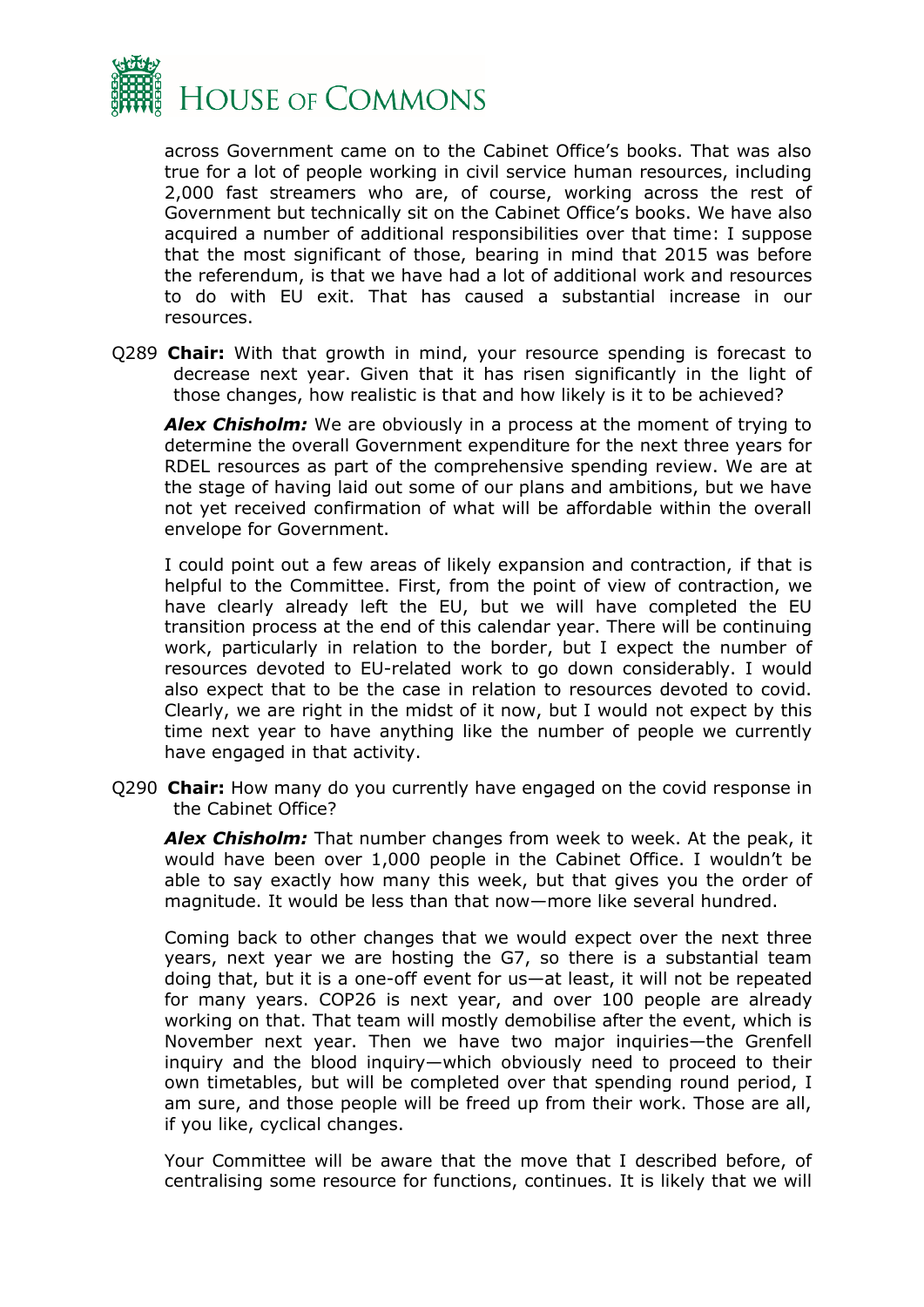

continue to build up digital and data resources. You will have seen that we are looking to recruit a new Government chief digital officer as part of that. You will also have seen the announcement that there is a proposal to create a single employer structure for communications, meaning that a substantial number of communications staff currently on the books of Departments will come onto our own books.

Q291 **Chair:** They will all be transferred, will they?

*Alex Chisholm:* It is very unlikely to be all of them, but it will be a substantial number of them. That will increase our head count, though probably in the context of a decrease in the overall number of communications staff. That has happened in this financial year because we have taken on responsibility for security vetting. We have a team of several hundred people doing security vetting. That was originally a merger between the MOD and the Foreign and Commonwealth Office, as it then was. Those people are now Cabinet Office staff. Similarly, there is a group that used to be in HMRC that is now doing border protocol and delivery work, and that has now come over to the Cabinet Office. In all that, you can see that there is movement of people within Government for various reasons but not, for the most part, representing a net increase with the notable exception of EU exit work.

Q292 **Chair:** Thank you for that overview, it is helpful. Could I quickly touch on an issue of redundancy and contract termination payments? You mentioned absorbing the staff of the Department for Exiting the European Union. I believe that, in addition to their salary, the former permanent secretary of that Department was paid in excess of £300,000 redundancy. How does that represent value for money for taxpayers?

*Alex Chisholm:* That payment, which indeed appears in our accounts, was made in line with the terms of the Civil Service Compensation Scheme and represents money that was probably owed to that person having regard to their length of service, contractual rights, and all other relevant factors. There has been a long-standing public debate about the cost of some of the exit payments, and the Government announced in the 2015 manifesto their intention to put a £95,000 cap on exit payments. That was introduced in spring this year and has moved through both Houses. That £95,000 cap is now ready to be adopted by Parliament.

Q293 **Chair:** Not wanting to dwell on one particular official, was there no other role they could have taken on? Is that quite common?

*Alex Chisholm:* That would have been the first consideration: whether there is a comparable role to which that person could move, to which they would be suitable. Obviously that question was answered in the negative.

Q294 **Chair:** You mentioned the £95,000 cap which is indeed in the 2015 manifesto. Has the regulation been laid, is it imminent?

**Alex Chisholm:** It has gone through both Houses and I think it is just waiting for adoption, which may be a matter of days away.

Q295 **Ronnie Cowan**: I want to concentrate on the role of non-executive board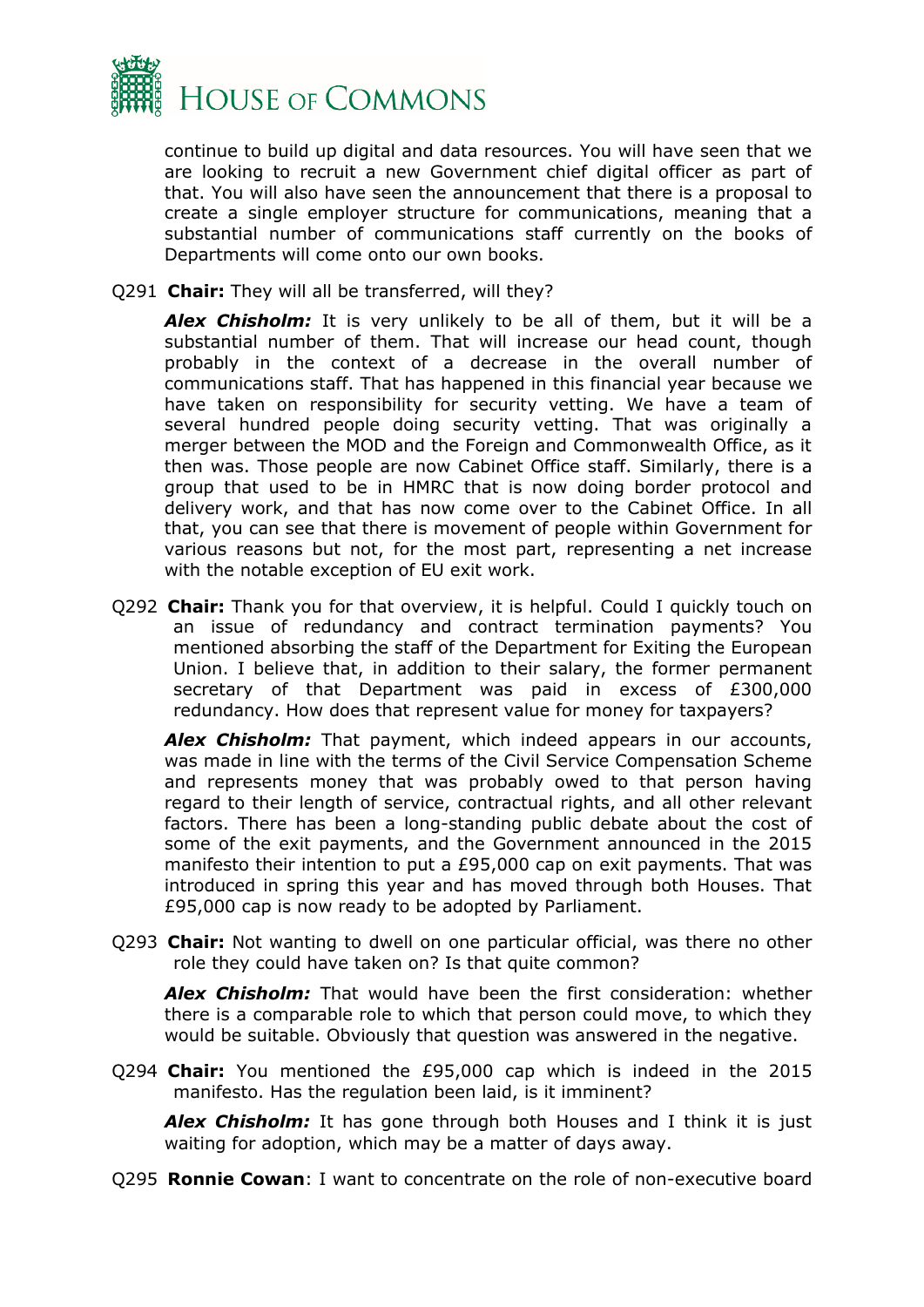

members. Recently, four new non-executive directors were appointed. What is your working relationship with those new non-executives?

*Alex Chisholm:* Thank you very much indeed, Ronnie, if I can call you that. Would it be helpful to describe the process by which we came to recruit those non-executives?

Q296 **Ronnie Cowan:** First, what is your working relationship with them? We can move on to recruitment after that.

*Alex Chisholm:* I arrived in the Cabinet Office in the middle of April. At that time, we were a bit under the recommended number of board members, so shortly after my arrival I sat down with the Chancellor of the Duchy of Lancaster and other Ministers, and we agreed that we should look to replenish the ranks of the Cabinet Office board, especially as a number of people had stepped down in the preceding era and there had not been a board meeting for a period of time. I am a strong believer in corporate governance and boards, and we were keen to have a very effective board. We advertised an open competitive process and we had, I think, 163 applications. We had to go through a sifting process for that.

Q297 **Ronnie Cowan:** We will come to recruitment in a minute. What is your working relationship with the non-executives?

**Alex Chisholm:** My relationship with the non-executives is, as you would expect with the board members, that I meet them at board meetings. I sometimes have pre-meetings with the lead NED, who is Gisela Stuart, and then I would have bilateral one-to-ones with individual board members on particular types of issues. For example, Bernard Hogan-Howe helped do an assessment for us about our readiness at the borders and the port arrangements down at Dover, and with Simone Finn, who has a background in civil service reform, we have discussed the plans for civil service reform on a number of occasions. That probably gives you a sense of how I would work with them, and that is true, of course, for other senior executives within the Cabinet Office. There is a mixture of formal board meetings and—

Q298 **Ronnie Cowan:** They are part time. Is it two days a month, or something like that?

*Alex Chisholm:* For the board members, at least that. One of the things I remember about when I was interviewing them was that I was advised to put them on notice that they might find it would be rather more than two days a month, and that is certainly my experience. They work extremely hard, and they have really got to grips with the workings of the Cabinet Office, which as you know is a big and complicated beast. They are undoubtedly adding value, and I am grateful for their work.

Q299 **Ronnie Cowan:** So for the selection process, the positions are advertised on the Government website.

### *Alex Chisholm:* Yes.

Q300 **Ronnie Cowan:** And it says they are appointed on merit, reflecting ability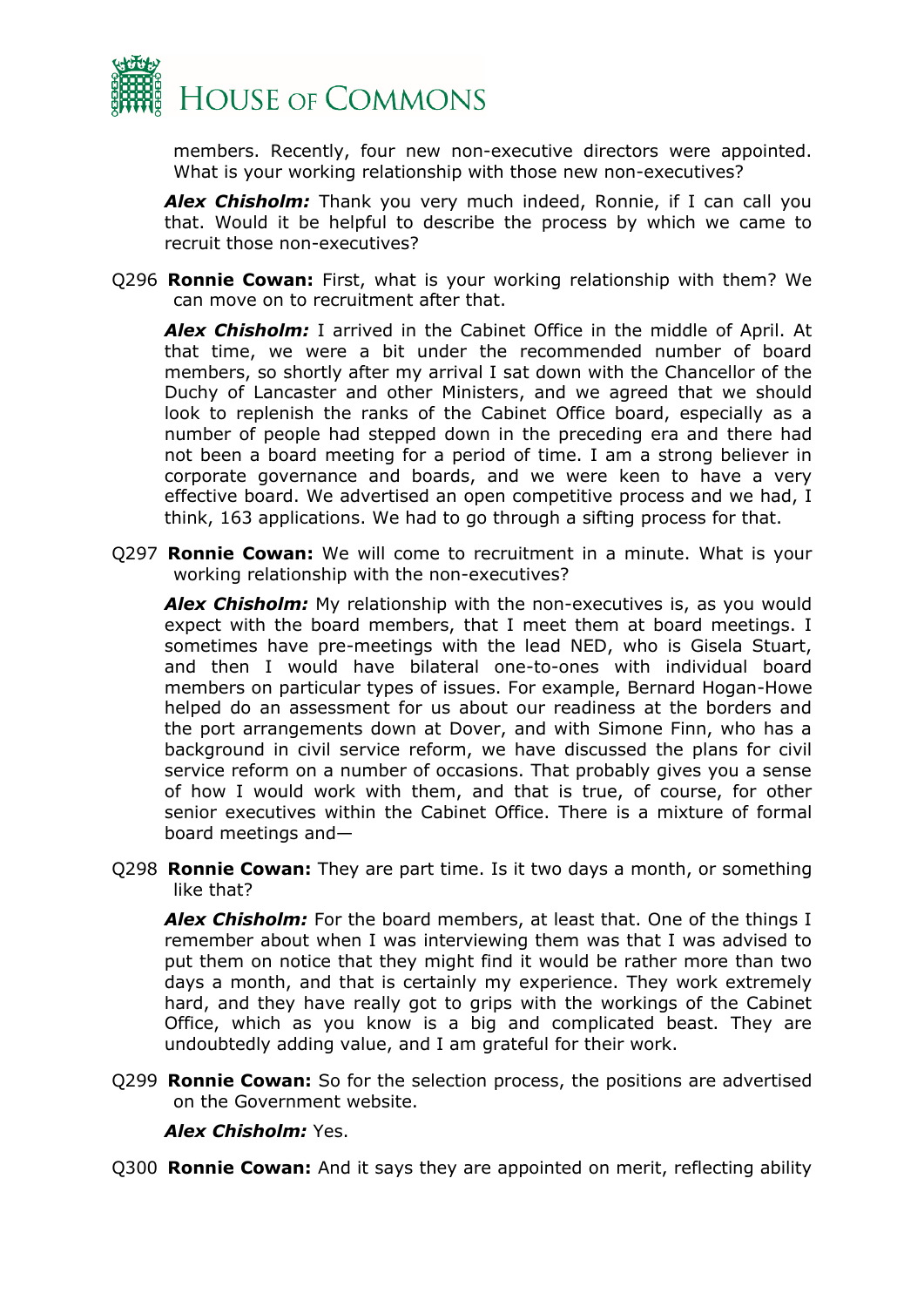

and experience. How do people apply for these jobs?

*Alex Chisholm:* It is an open and competitive process. As I say, we received 163 applications: people sent in a letter describing how they met the requirements for the advertisement, and a CV. There was then a longlist-type process and a shortlist-type process. All of the shortlisted candidates were interviewed in early May by a panel that I chaired together with Henry Dimbleby, who is the lead NED at DEFRA, and Alice Miles, who is director of strategy at the Office of the Children's Commissioner. From that, we made recommendations to Ministers, and they accepted those and appointed those four additions to the board: Gisela Stuart, Henry de Zoete, Simone Finn and Bernard Hogan-Howe. They joined the existing NEDs: Karen Blackett, Anand Aithal and Mike Ashley.

Q301 **Ronnie Cowan:** The ministerial code was changed to state that nonexecs should primarily be appointed for their commercial and private sector experience. Nothing personal, but I am looking at the four new non-executives, and I am not seeing a lot of commercial experience there.

*Alex Chisholm:* Thanks, but I would politely disagree with you on that point. Mike Ashley was a senior partner in one of the major accounting firms and sits on the board of Barclays, the well-known international bank.

Q302 **Ronnie Cowan:** No, the four new appointments: Lord Hogan-Howe, Baroness Finn, Henry de Zoete and Gisela Stuart. For Gisela Stuart, this is her first appointment outside politics.

*Alex Chisholm:* Briefly, and not to be argumentative, but I think that if you look at the three existing members, all of those have business backgrounds, Anand Aithal as an entrepreneur and Karen Blackett from WPP, a big international media company. We had a lot of business experience already. I suppose the most businesslike of the new members would be Henry de Zoete, who has been a successful entrepreneur. Simone Finn also works in business; I would not say that she would set herself out primarily as a businessperson, although she is in fact a qualified chartered accountant.

Q303 **Chair:** I wonder, Ronnie, if I could just come in at this juncture. Baroness Finn was apparently co-founder of Francis Maude Associates. Is that the same Francis Maude who is again reviewing the Cabinet Office and what it does, which we will come on to?

*Alex Chisholm:* That is exactly right, and I can talk about the Maude review if it is helpful.

Q304 **Chair:** And was Mr de Zoete not a special advisor to the current CDL?

*Alex Chisholm:* He was indeed, yes.

Q305 **Chair:** I have nothing to say against any of these people, but what is the role of the board? Is it to impartially oversee the work of the Cabinet Office?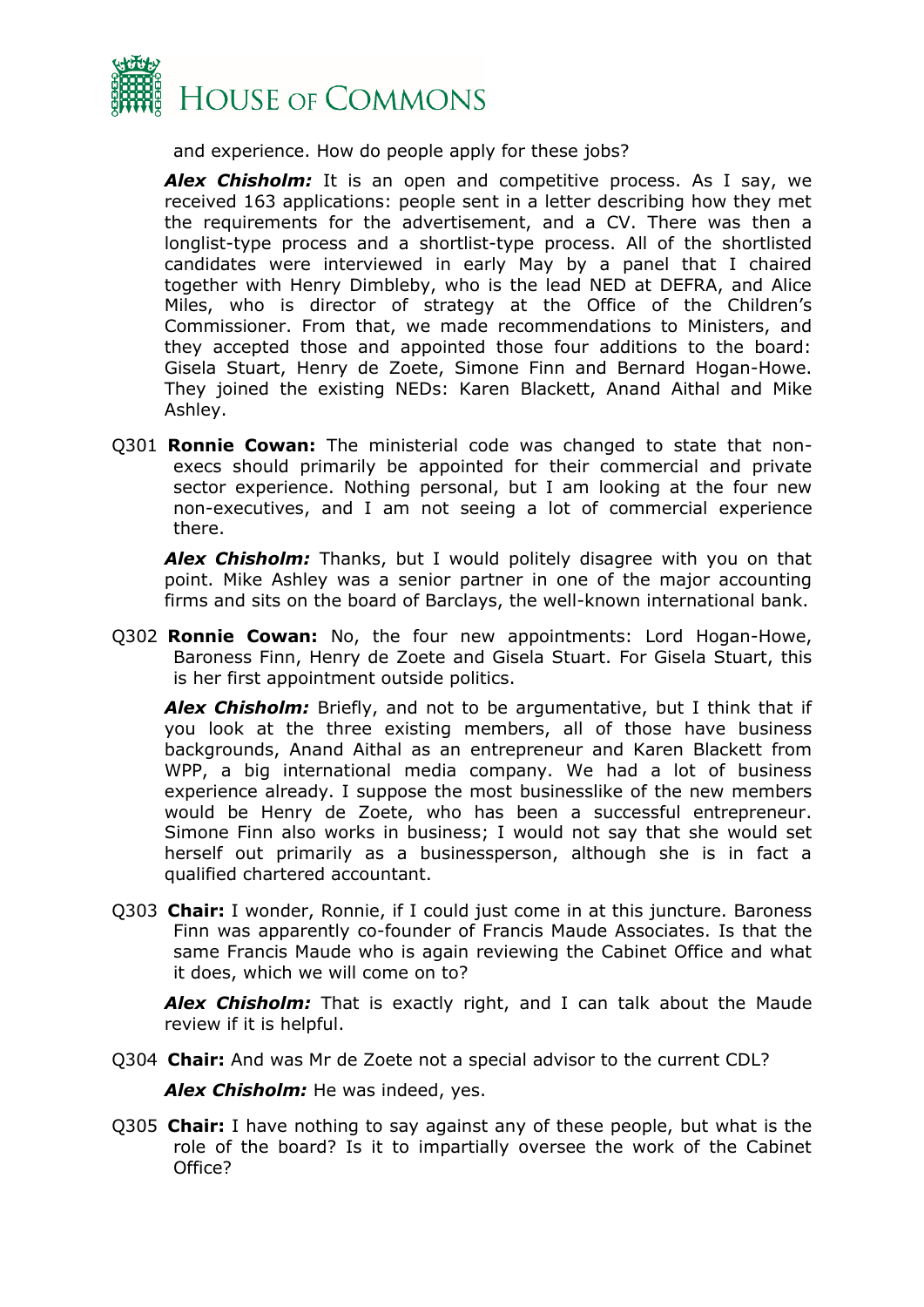

*Alex Chisholm:* Yes, indeed. It is support and challenge, and it is probably fair to say the board is still coming together. We have had three board meetings since this new group was appointed and we have discussed a wide range of issues, ranging from the policy-related issues around how the Cabinet Office is being organised to deal with EU transition, the challenge of covid and the Union to our plans for civil service modernisation and reform. They also provide an important supervisory function; they have been involved in assessing the so-called zero-based review and in plans for future funding, which is the spending round bid for attempts to reshape the Cabinet Office to make it more efficient and agile. They have been extremely energetic. I should mention also that, as well as the formal board meetings, a number of the board members have put in a lot of time on panels to review 33 different business units of the Cabinet Office as part of the zero-based review.

Q306 **Chair:** I will just make clear that individually, I am convinced they are all excellent; I just wondered whether you had any comment on any possible perception that there might be that they may not, as a collective whole, be necessarily seen as completely impartial.

*Alex Chisholm:* One of the considerations we had was that it is important that they should be feel free to challenge us and to exercise independent judgment. My experience of them to date is that they are very independent minded as individuals and as a collective and have not been shy about challenging either myself or indeed the Chancellor of the Duchy of Lancaster. It is an opinionated, experienced and very diverse group, and I am satisfied that they are exercising a proper support and challenge function.

**Chair:** Before we go to David Jones, can I bring in David Mundell with a supplementary question, please?

Q307 **David Mundell:** It is not a very diverse group in relation to the United Kingdom, is it? You have just cited that the Union is a priority for your Department, and we will come on to that. What is the experience of both the new appointees and existing appointees of Scotland, Wales and Northern Ireland?

*Alex Chisholm:* It is a fair question in the sense that one option might have been for the Cabinet Office board and, indeed, other boards to have a specific member for Scotland, for Wales and for Northern Ireland, or, indeed, for substantial different parts of England. The approach we have taken is to try to make sure that there are people on the board with sufficient interest and understanding of the Union. For example, David, you would probably know Gisela Stuart as somebody who takes a keen interest in Union issues and has done for some time. The approach would be to try to find people who are interested and informed about the Union rather than representing different parts of the UK.

Q308 **David Mundell:** I don't think I was suggesting representatives as such, and I know Gisela's interests, but for a board representing a Department that has a fundamental role in the Union and keeping the United Kingdom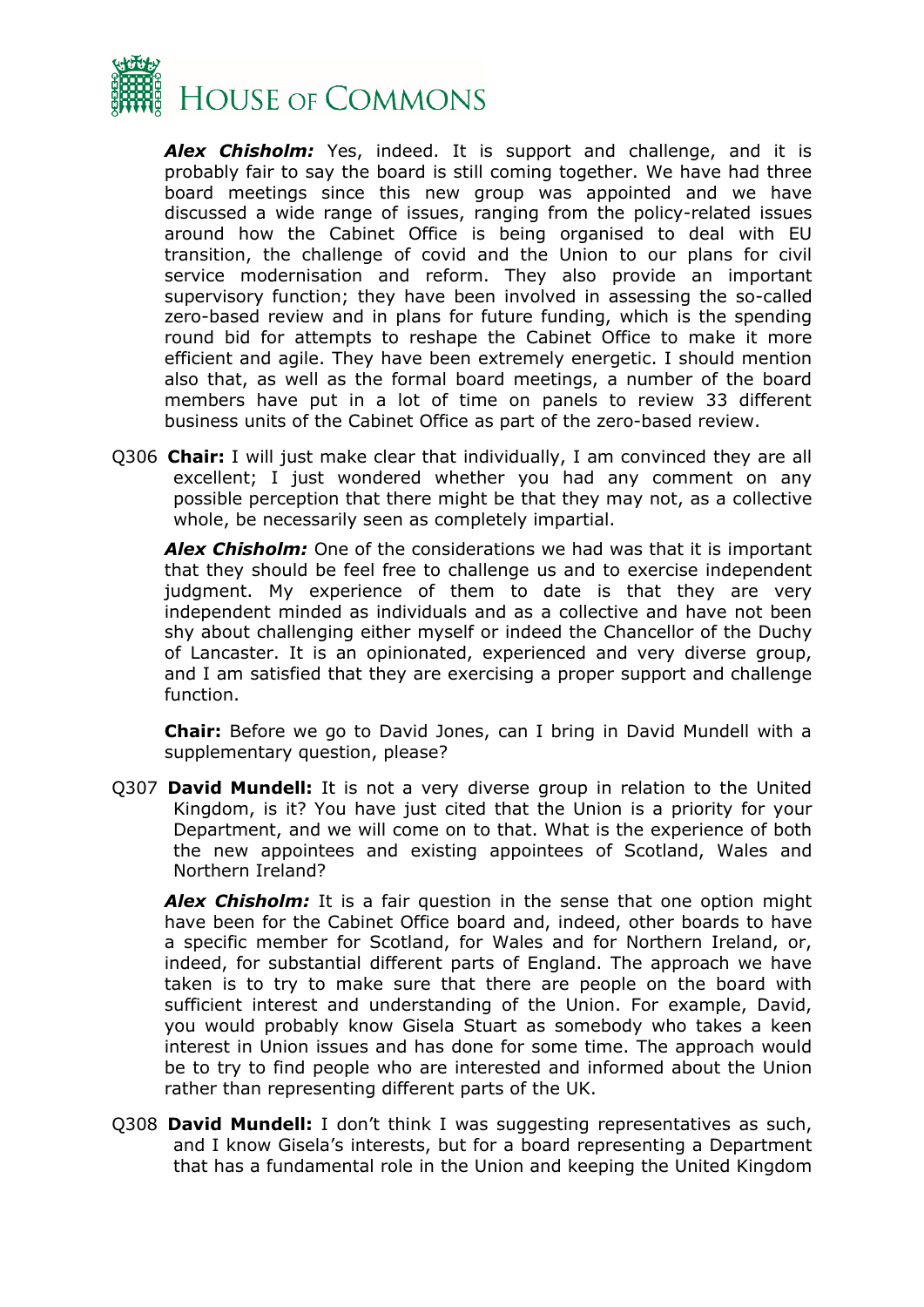

together, don't you think it would have been a reasonable expectation that there might be somebody on that board who had more direct experience of working with devolution or working within the environment of Scotland, Wales and Northern Ireland?

*Alex Chisholm:* There has certainly been some experience there. It might be worth also highlighting an initiative that we took just a few weeks ago to introduce policy fellows into the Cabinet Office. Again, that has been an open recruitment process, which we are in the closing stages of. As part of that, we had a particular focus on people with expertise in relation to the Union and have been able to acquire some new talent to help to advise Ministers in the Cabinet Office and to work alongside civil servants, so I think that is probably an indication that we agree with you on your question. It is incredibly important for us to be able to draw on expertise in relation to the Union.

**David Mundell:** We will come on to the Union, but as per the Chairman's question, in terms of perception, for a Department that is fundamental to keeping the United Kingdom together it is disappointing that there is nobody on that board, not necessarily in a representative capacity, but with significant experience of any of the devolution settlements.

**Chair:** I very rudely cut Mr Cowan off, who had not quite come to his peroration earlier, so we will just go back to him for that.

Q309 **Ronnie Cowan:** Thank you, Chair. I thank Mr Mundell for picking up my train of thought, there, because that is exactly where I was going to go. One other thing, just before I finish: you correctly said that nonexecutives provide advice and challenge to Ministers, but can you give me one example of a positive impact from a non-executive director since you became the permanent secretary?

Alex Chisholm: I could give a number, but maybe one to pick on, as I have mentioned it already, has been that Bernard Hogan-Howe, who you will know was a former police commissioner—there are two things I could pick out immediately from what he has done already. One was that he had an excellent session with our senior management team about dealing with crises, which, obviously, as a former Met Police Commissioner he would be no stranger to, and how to organise for that and how to manage a team through that process. He also did a specific piece of work: he went down to Dover, inspected the facilities there, met a number of people there, produced a report—and that has been extremely helpful to the border and protocol delivery group and to Ministers in the Department in their planning for some of the more operational aspects of managing the border as we get towards the end of the year.

Q310 **Ronnie Cowan:** So what would I have noticed from that? I am not aware of an improvement in the management of the border at Dover.

**Alex Chisholm:** It is probably not the case that you would notice, because this would be advice to Ministers about how to prepare as effectively as possible to the end of the year, and we are in the process of setting up a borders operating hub, which will be operating in Victoria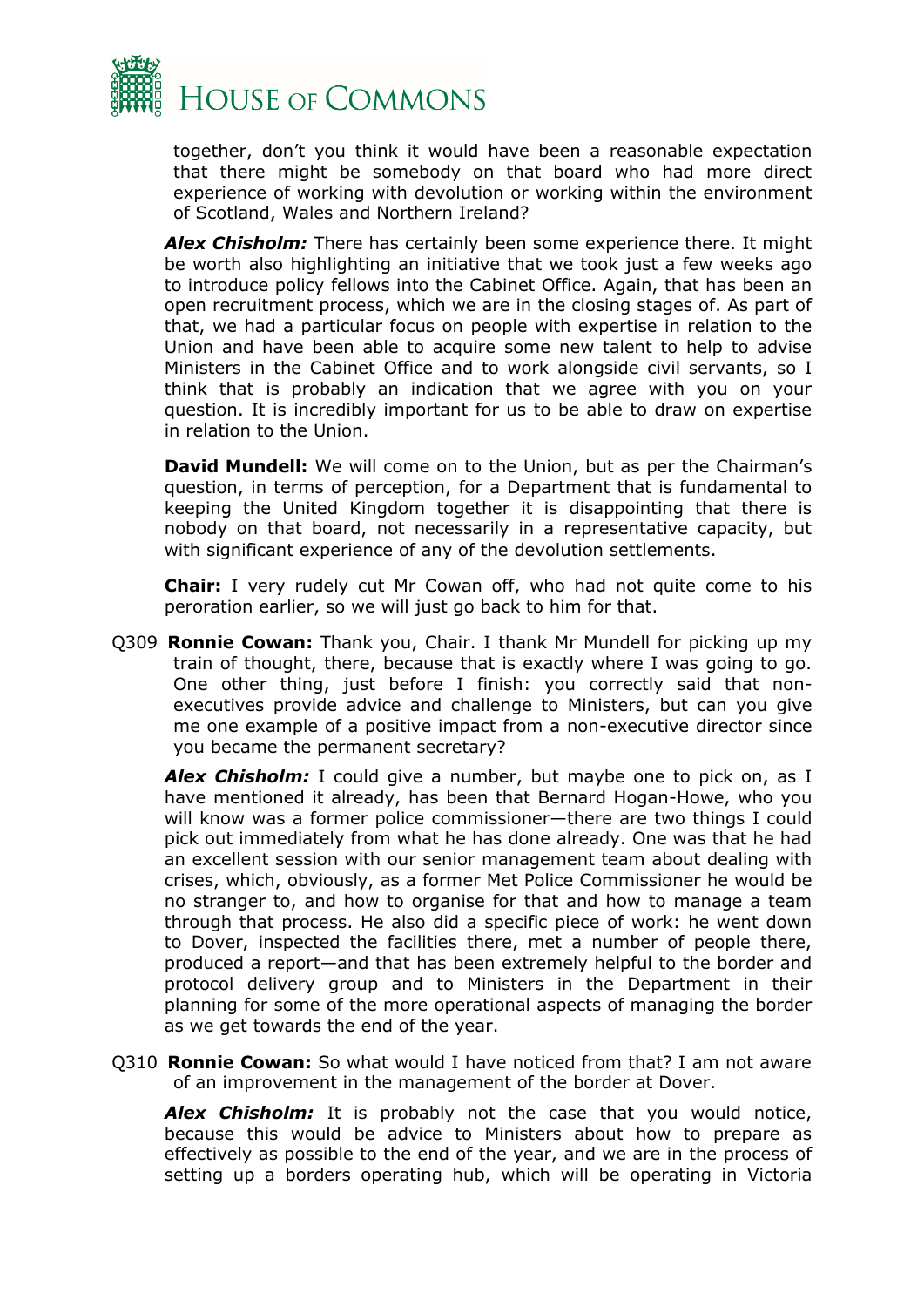

Street, which will have very close oversight of the flow of people and goods through the border. The design of that centre and the way in which it operates, and when it is set up, and the people who work there, and the rostering and the information flows available—all of that reflects advice from Bernard Hogan-Howe.

Q311 **Chair:** Is he producing a report?

*Alex Chisholm:* He has given both spoken and written advice to the Chancellor of the Duchy of Lancaster and to myself.

Q312 **Chair:** Is that published?

*Alex Chisholm:* No, because as part of this challenge and support function that our non-executive board members provide, if everything that they provide by way of advice has to be published, that probably limits both the ability to speak with full candour on these matters, and also would provide a terrific burden for the Department for publication purposes, because they are providing advice every day.

Q313 **Chair:** So not two to three days a month?

*Alex Chisholm:* No. As I said, at the outset I did try to warn them that they should expect to be engaged rather more than the minimum hours suggested by the terms.

**Chair:** Very good. Could I go to David Jones, please?

Q314 **Mr Jones:** In 2018, after the collapse of Carillion, the Cabinet Office provided the official receiver with £150 million to ensure the continuity of services that were provided by Carillion. What were your Department's expectations when that money was provided, and to what extent have they been met?

*Alex Chisholm:* I will speak briefly to that and then I might call, if I may, my colleague Rich Hornby, because I was actually at that time permanent secretary in the Department for Business, Energy and Industrial Strategy, so I saw Carillion from a different perspective there, but I know what happened. At that time, you will recall, David, although the company had sought an additional financial subvention at the last minute from the Cabinet Office, the Cabinet Office decided that would not be a good use of taxpayers' money. It went into liquidation and we decided to manage our way through that liquidation.

There was a good plan for managing the 98 contracts—key contracts that are identified across the public service. They were transferred over to, in many cases, other parties, because you would have a consortium or a kind of joint group of companies responsible for providing those services. In other cases they were brought in-house, and in a third category, they were then re-let in a new competition process. The actual carrying over of the contracts was well done.

To maintain the operations of the company in administration, funding was provided—£150 million, as was recorded in the accounts there—from the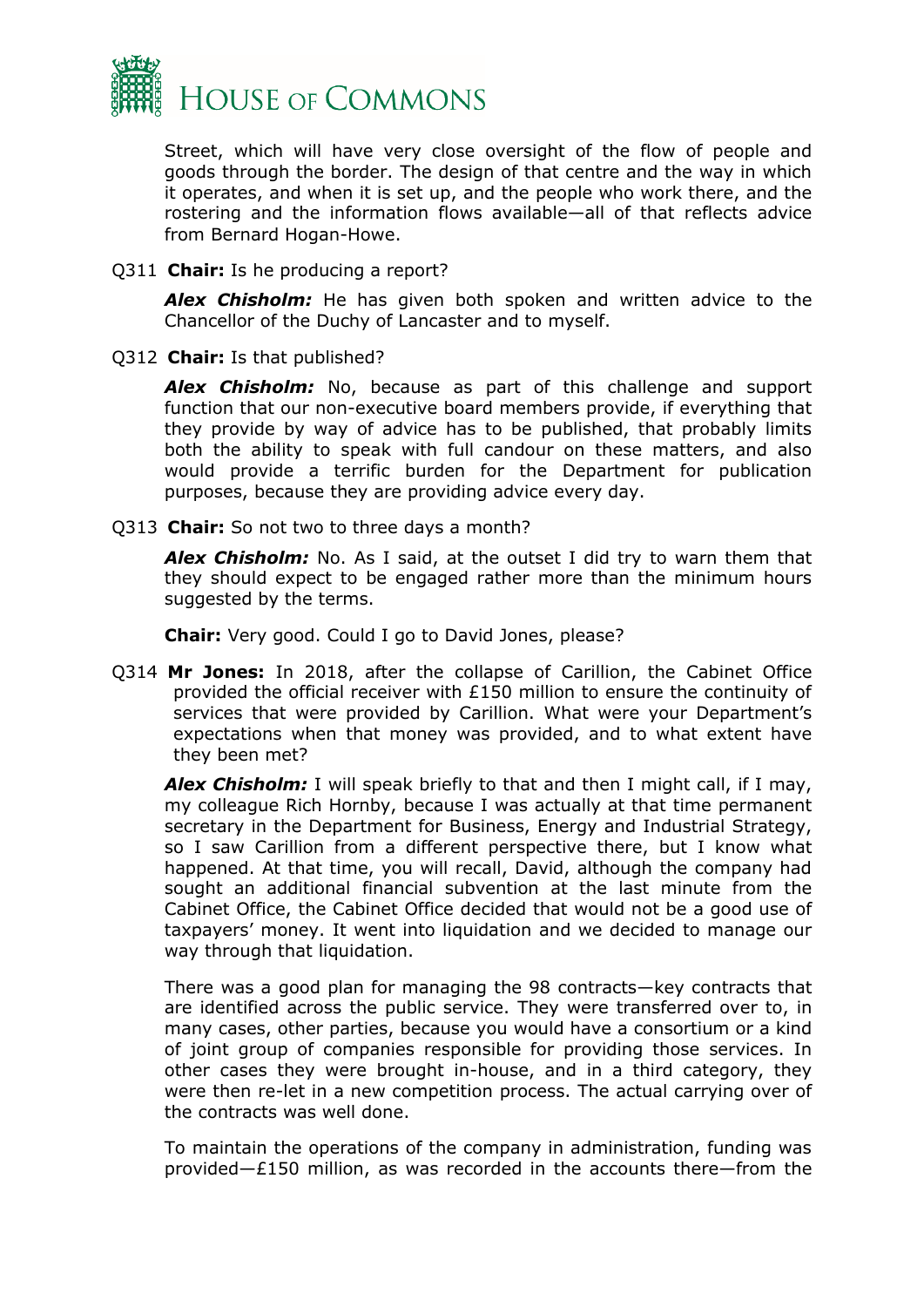

Cabinet Office. Since then, it is a kind of work-out type regime. Different parts of the business have been sold, some have been transferred, and for others, other people have taken up the contracts. It has been possible to get some of those moneys back, and I think approximately £50 million has been returned to the Cabinet Office so far. I am pleased to say that the latest update published by the official receiver shows that we should expect to receive considerable additional funds in the order of magnitude of about a further £40 million or so. Although it is carried in the accounts at the moment as a contingent asset, I think, of £99 million, when we update the accounts at the end of this year, that will show a substantial improvement, probably in the order of magnitude of about £40 million.

Q315 **Mr Jones:** Your accounts acknowledge that it is unlikely that you will be recovering all £150 million, so on the basis of the figures that you have just provided, would it be right to assume that the total loss will be something in the region of £82 million to £90 million?

*Alex Chisholm:* Closer to £60 million, I think.

*Richard Hornby:* Yes—the latest update from the official receiver is that they expect the work to cost between £60 million and £70 million. We show that sum in the accounts as a contingent asset rather than as a debtor, because we are uncertain as to the timing of any repayments and the exact amounts. When we became more certain on timing and value, we would classify it as a debtor and bring it on to the balance sheet.

Q316 **Mr Jones:** So there is going to be a significant loss to the taxpayer as a consequence of the bailout?

*Richard Hornby:* The judgment call is to see whether that would be a greater loss than if there had been no support to the official receiver; if all the contracts had collapsed and all the jobs were lost, and if all the services to support really vital buildings had not been continued.

Q317 **Mr Jones:** In your judgment, it would nevertheless be good value. Is that right?

*Richard Hornby:* The judgment at the time, to provide £150 millionworth of working capital to the official receiver, was judged to be good value for money. At the moment, we have no cause to criticise or cast doubt on the work of the official receiver thus far. This is an enormously complex piece of insolvency. At the moment, the official receiver still needs working capital to defend against any action by employees, for any outstanding litigation expenses, for inter-company balances that still need to be resolved, and for storage costs, data retention and ongoing litigation and recovery. There is no surprise that that degree of working capital is needed to make sure that services continue.

**Alex Chisholm:** If I may just add a word, if one were trying to do a complete totalisation at the end of this, one would have to include in that computation the benefit of the continuing employment for several thousand people that was provided by having the orderly, managed process of administration that we funded. During that process of continued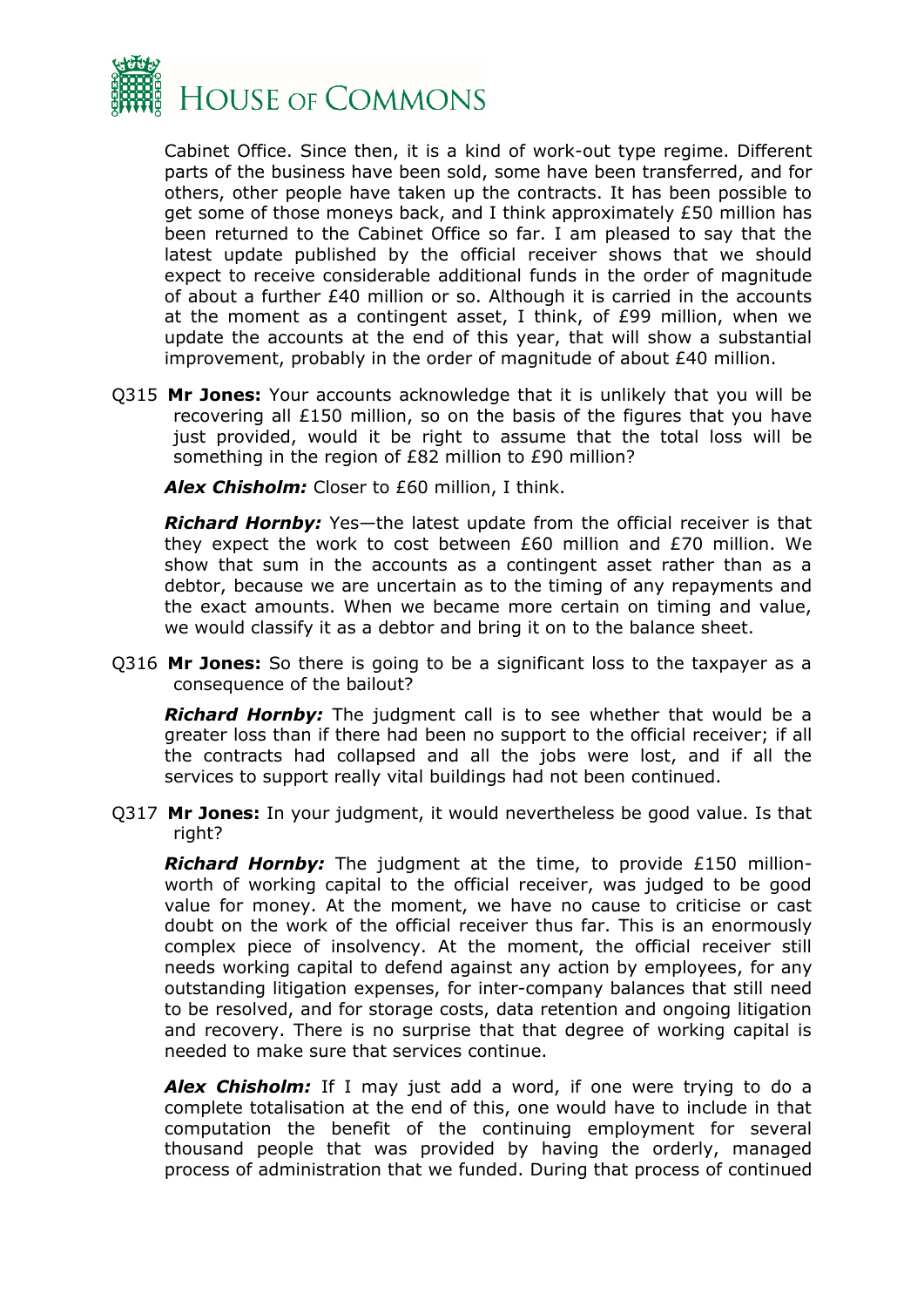

employment, the companies and the employees would have been paying taxes and national insurance and so on. I would be very confident that we would be substantially in the money if you added all those figures in as well.

Q318 **Mr Jones:** How long do you anticipate it will be before the official receiver's work is completed?

*Richard Hornby:* We have no certainty at all over time. That is one of the tests for showing something as a contingent asset rather than bringing it on the balance sheet. I am too uncertain as to the length of time that all of the money will take to be repaid.

Q319 **Mr Jones:** Okay. Can we turn now to the issue of working patterns in the Cabinet Office? The Prime Minister announced on Tuesday that the advice was now that officials who could work from home should work from home. Mr Chisholm, before that announcement, how many days a week were you working in the office?

*Alex Chisholm:* The method that I have taken, since it has been possible to return to the office, has been to mix up my days in the office. When I have needed to come into the office I have done so and at other times I have worked from home. It has varied, so some days—one to four days. I have not worked an entire week in the office nor an entire week at home since starting at the Cabinet Office in April.

Q320 **Mr Jones:** Okay. What implications would you say the Prime Minister's announcement has on the working arrangements for Cabinet Office staff?

*Alex Chisholm:* Clearly, it is a substantial change and it affects us like any other employer in the country. We were in the process of trying to get rather more staff to come into the office, for their own welfare interests, for cohesion and for the productive working of colleagues in the Cabinet Office. Clearly, we have had to stop those efforts because the instruction from the Prime Minister, which applies to us all, is to work from home if you can. While making sure that there continues to be good support for Ministers, good quality policy advice and a focus on public services, we obviously need to allow more people to work from home.

On the proportions, I think the Chancellor of the Duchy of Lancaster wrote to the Committee a couple of weeks ago and described an increase, week on week, in the number of people working in the Cabinet Office. I expect that will show a decrease over the next week, as more people need to work from home to reflect that guidance.

I am happy to reassure the Committee that we have been working successfully in this model, with most of our workforce working from home. We have had very good support and connectivity from the digital technology platform and from HR practices. Staff have shown commendable resilience and commitment to work throughout this difficult period of the pandemic.

Q321 **Mr Jones:** Are you concerned that officials have less of an opportunity to learn from one another, particularly younger officials learning from more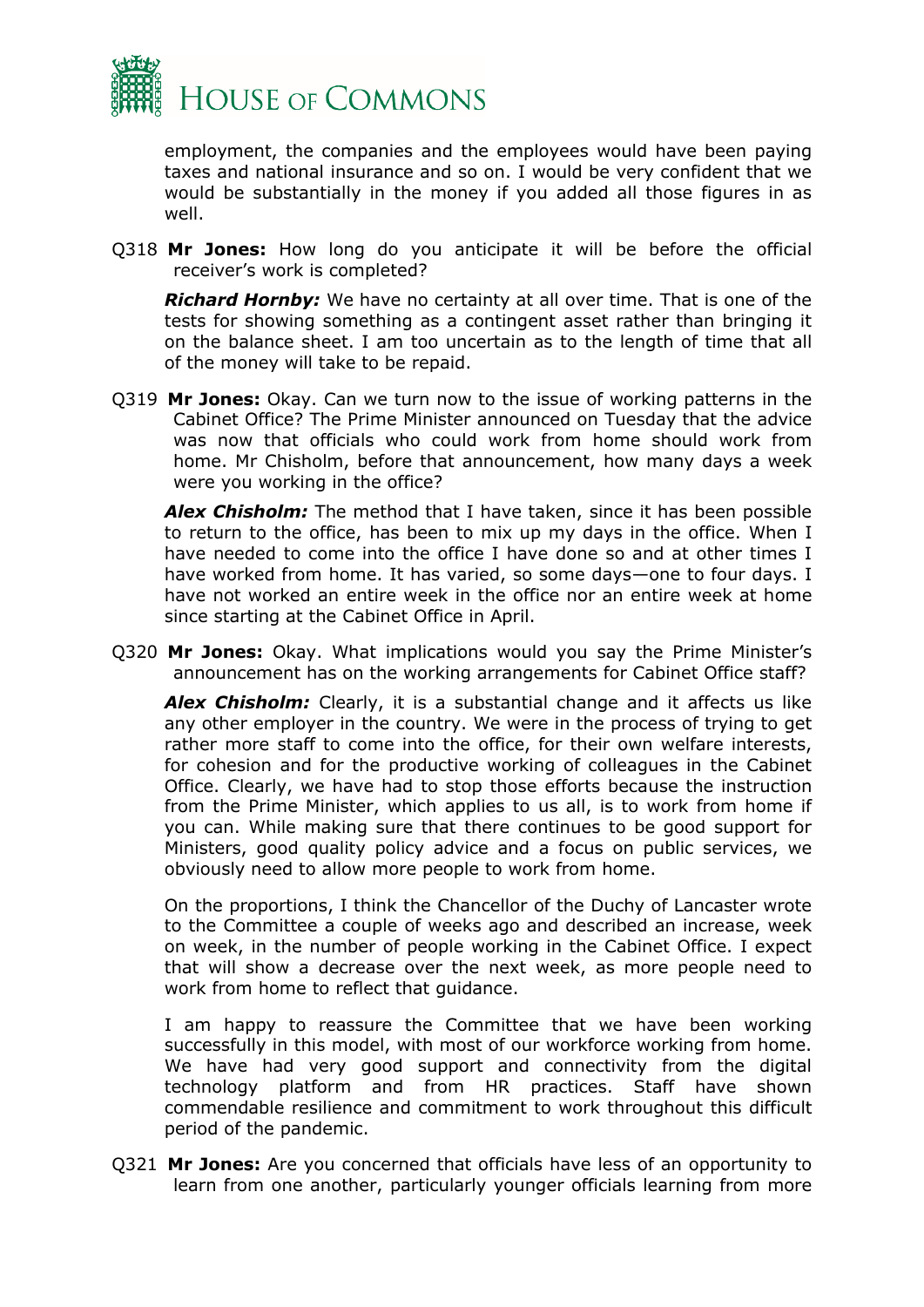

experienced colleagues, if they are working at home?

*Alex Chisholm:* Yes, there is something of that. People have made use of a lot of online learning opportunities. To some extent, the online channel that we are using today allows for broad participation. I have done a number of events where I have talked to hundreds, sometimes thousands, of civil servants. Those are interactive events, as you know. A mass of comments and questions come in, probably more so than would have been possible if you had had a face-to-face event.

In some respects, online has been good for engagement and there have been lots of opportunities for learning. If I might presume to guess, the sentiment behind your question is that sometimes a certain type of learning from each other is easier done by direct observation and it is difficult to fully replicate that online. I am very sympathetic to that, which is one reason why we were trying to get a few more people back into the office. Regrettably, due to the public health situation, we need to cut back on those efforts now, but we will resume them when we can because we believe that there is a benefit to working together in workplaces.

The modern workplace—the Cabinet Office, despite its ancient roots, is a relatively modern workplace—is much better set up for work than most people's homes. I am incredibly sympathetic to people who are having to work from bedrooms or in shared accommodation, which is not ideal for doing day-to-day work of the kind that we do.

Q322 **Mr Jones:** What lessons will the civil service learn from the response to the covid pandemic in terms of the Government's estate strategy? Clearly, if this is going to be a pattern that will continue for some time, I would have thought that the need for such a large estate is going to diminish.

Alex Chisholm: I think you are right about that. It is a push me, pull you effect at the moment. The short-term effect is that the number of people able to work in Government offices is considerably reduced. We were looking across the Government estate, and in most cases it was between 20% and 40% of the previous capacity due to the requirement for social distancing rules, which obviously we are experiencing here in the House of Commons now.

Looking beyond that to when we get out of the crisis, you are right to suppose that we have shown that this hybrid model of working, with some people working in the office and some people working at home during the course of every week, is actually very sustainable, very efficient and works well for many staff and the lives that they have outside the office. Looking at all that together, I think you are right that the so-called stack rate—the number of people you can get into a given building—will probably go up after the pandemic, because you would not assume that they will all be attending on the same days of every week. That will mean that we will indeed be able to have a smaller, more efficient, lower-cost estate across the UK.

Q323 **Mr Jones:** Do you anticipate that if in fact we do move to increased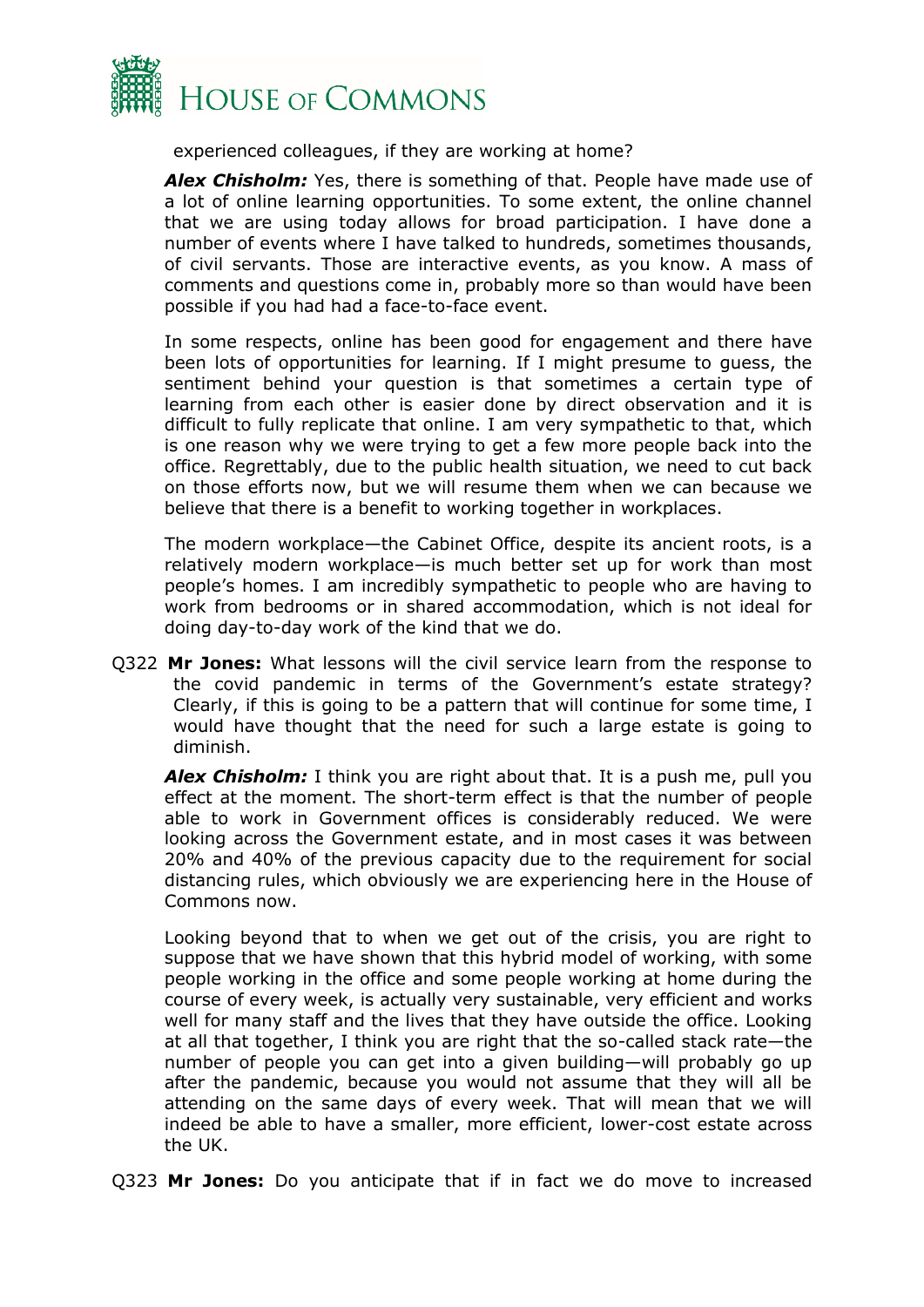

working from home, there will be an equality impact assessment before Departments are asked to move to more home working on a more permanent basis?

*Alex Chisholm:* We hope not to put it on to a permanent basis, because we still regard this as a temporary phenomenon. Although it looks like it is going to be with us for several months more, that is still very different from permanent. Absolutely, we have done equality impact assessments, and we will continue to do so as we are required to do them.

To add to your previous question, thinking about your background as Secretary of State for Wales, a point that was made by the relatively new head of the Welsh Government civil service is that it has been a great benefit for people working in different parts of the UK to feel that, whereas before there had sometimes been a sense that you needed to come to London for a meeting—that is something I have also heard from colleagues in Scotland and, indeed, the north of England and Belfast—the pandemic has had quite a strong levelling effect. Everyone is working on screen, and even when you come in to a face-to-face meeting in the office, there is always a screen there, as we have now, and it is a hybrid meeting. Some of the people are face-to-face and some people are on the screen. People used to feel that they were having to rush up to attend some meeting in Whitehall. We want to move away from that and accelerate our efforts to have a Government for the UK from the UK, positioned in offices throughout the country.

Q324 **Mr Jones:** You mentioned that you hoped that the reduction in staff their displacement to home working—was not going to be a permanent thing, but surely, given what you just said, there is a feeling within the civil service that a continued element of home working is going to be a good thing. Therefore, is it not the case that there will inevitably be fewer officials working from Whitehall?

*Alex Chisholm:* Yes, in short. There will be fewer officials working from Whitehall, partly because we want to reduce the number working in Whitehall and the size of the Whitehall estate anyway. You are absolutely right that one of the positive impacts of the virus is that it has shown the potential for this hybrid working—this mix of online and face-to-face—and I am sure that will be a permanent feature.

By the way, this is not just unique to the civil service and the Cabinet Office; it is true right across Government and right across the economy, not just here but elsewhere. I have seen estimates in the US, where the proportion of people working from home, which has been about 15% for long periods of time, has now been upgraded in the long-term estimates; they think it is a big secular shift. You are absolutely right.

The only tiny point on which I did not exactly agree with what you said is that I was making the point that people wouldn't be permanently working from home—they wouldn't be home workers. We have a small number of people who are actual home workers across the civil service, but for the most part, people's place of work is a designated office. Even if they come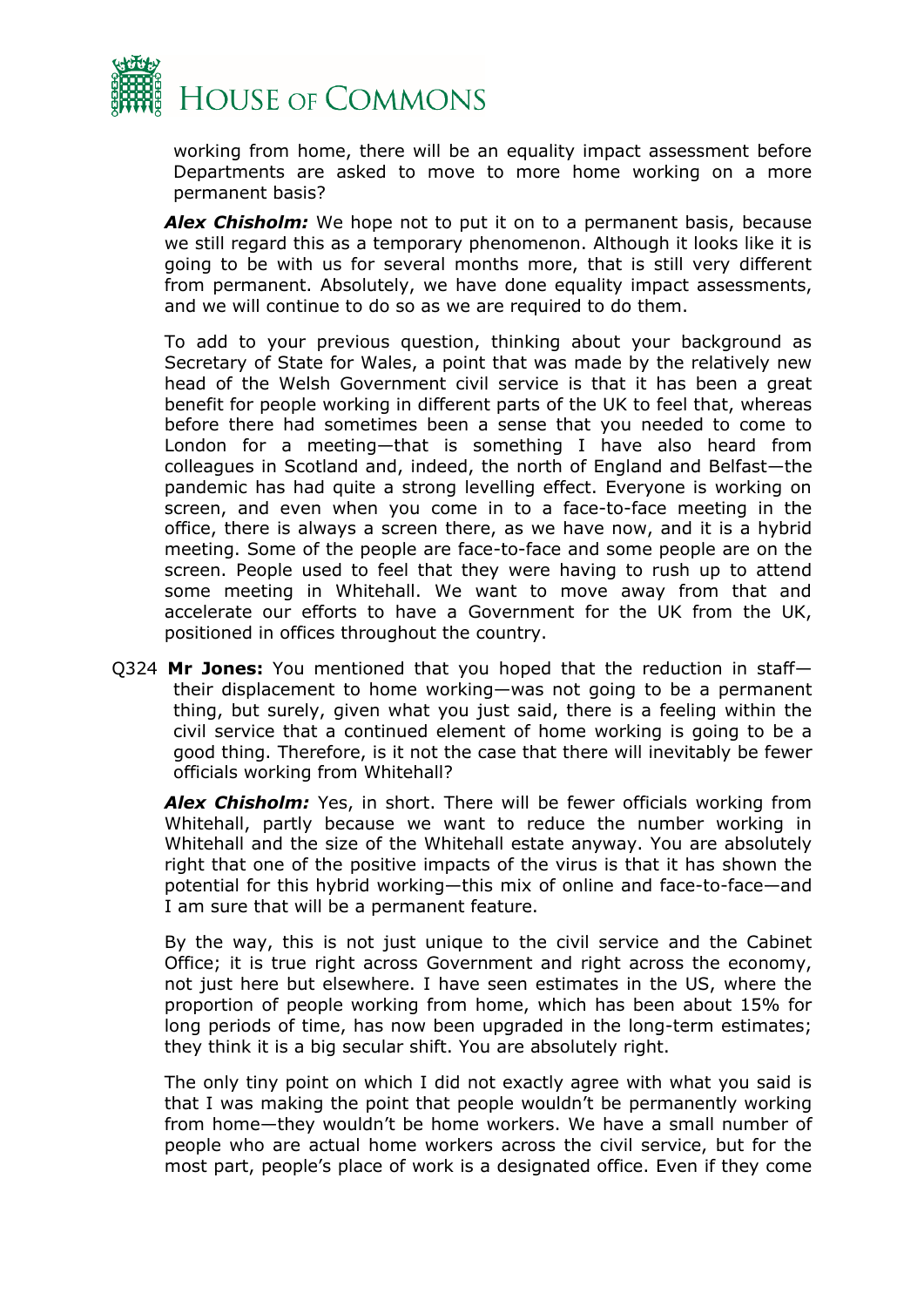

into the office once a week, that is still their place of work, and in most people's cases it will be a number of days a week.

Q325 **Chair:** When will the new estate plan come forward? You have indicated the need for a smaller estate. When might we expect that plan?

*Alex Chisholm:* We are working very intently on what we call Places for Growth, which is the name given to this programme. It has been running for a period of time and it has two main elements from a simple estates perspective. One is to consolidate and rationalise a number of offices across the rest of the country into a smaller number of more substantial and modern hubs. HMRC, the Revenue, has been particularly driving that process, moving to, as I say, a number of substantial new hubs that are based in cities for the most part.

The second dimension has been to try to reduce our London-centricity, to try to reduce the number of people working in Whitehall, partly to enable us to recruit and retain, and to support jobs right across the whole of the UK. We see that as being very beneficial for the areas where civil servants are working, hence Places for Growth. We are accelerating that programme as we speak.

Q326 **Chair:** And in accelerating, when can we expect it?

*Alex Chisholm:* The programme continues to unfold. I anticipate that there will be some announcements in the weeks ahead, which will manifest that. You will remember, for example, that in the Budget back in in March the Chancellor said that there would be an economics ministry in the north. Obviously, that will make a lot of people interested and curious to find out whereabouts that would be. That will affect not only the Treasury but a number of other Departments. So, that is one thing.

Also, I know that a number of Departments and a number of Secretaries of State are looking to increase the amount of time that they spend working out of offices outside London, again as part of this shift towards a strong UK-based civil service.

**Chair:** So, imminently.

Q327 **Lloyd Russell-Moyle:** I just wanted to check something. The Prime Minister has now said that those who can work from home should do so. Have you conveyed that to the Departments—that it will now be the default position that people will be working from home and not now returning?

*Alex Chisholm:* Thank you very much for your question. An important point here is that the employer is the Department. Conditions vary quite considerably across different parts of the civil service. I am very conscious that although my Department includes a lot of people who would conventionally be called "office workers", that would not be so true, for example, for people working in Border Force in the Home Office, or prison officers in the Ministry of Justice, to mention just two examples.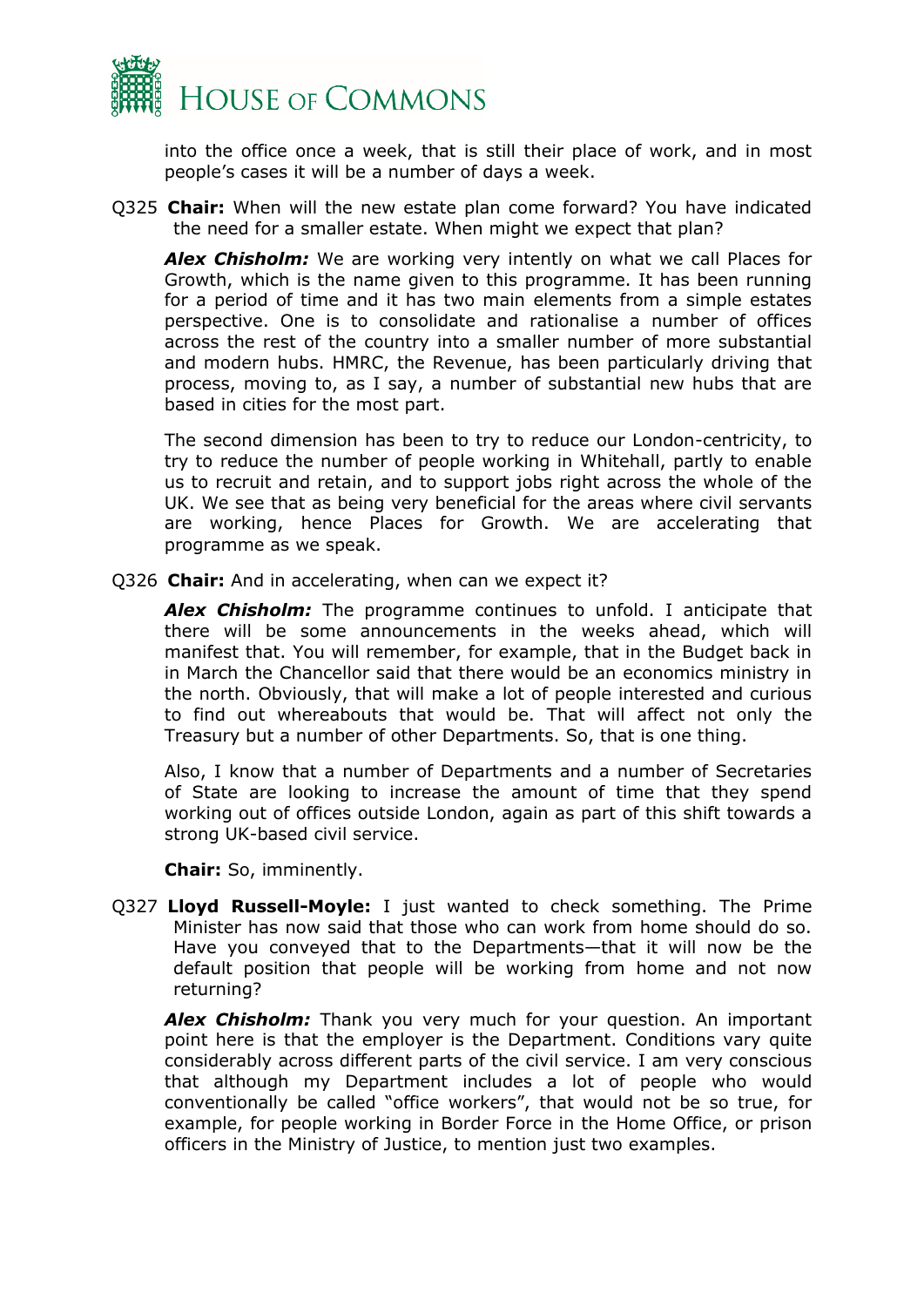

We do not generalise too much. The responsibility is on the employer, which is the Department in each case, to consult with their staff, to consult with representatives of their staff—unions and so on—and to put in place practical arrangements, both to preserve safe working environments for staff and to respect the latest guidance, which you have just referred to.

Q328 **Lloyd Russell-Moyle:** So you, and the Cabinet Office, have not said to your own staff that the default position for those who are not needed on the frontline should be to stay at home.

*Alex Chisholm:* We have issued, as all Departments will have done, guidance to our own colleagues as to how to act in this fashion. That means even within the Cabinet Office that we do not generalise too much, because, for example, people working on our national security need to have access to documents and to facilities that are not available to them from home. So, they would have a strong case for being—

Q329 **Lloyd Russell-Moyle:** I feel like you are not understanding me. When I say "default position", I do not mean that everyone should stay at home and never leave. The default position normally is that you work in the office; sometimes you might work from home, if there were certain reasons that you would need to do so, or work from another office. If the default position is working from home, it means, "I work from home and sometimes I have to come in if there are particular needs". Have you communicated to people that unless there is a particular need for them to be in the office the default position for the Government Department that you are in charge of, and for other Government Departments if that is relevant, should be that they stay at home, as the Prime Minister requested?

*Alex Chisholm:* Absolutely. Within hours of the Prime Minister's statement, I sent a full copy of exactly what he said to all other Departments, and we have obviously drawn on that in our own guidance to colleagues in the Cabinet Office. That is why you will see that the number of people attending the Cabinet Office and other Departments will be reduced.

Again, however, I will just emphasise that I am very conscious that a lot of people who are providing frontline public services do not have the opportunity to work from home that some other people, including people in my Department, have. We try not to set a general rule across the piece, while also respecting the legal responsibilities of employers.

Q330 **Karin Smyth:** You have alluded to some changes, and we are obviously in the middle of massive changes, so we appreciate that this is difficult, but the Comptroller and Auditor General did put a note on your accounts about the uncertainty around the value of properties. How is that affecting how you are managing the estate strategy?

*Richard Hornby:* Thank you—a very good question. As part of the final audit, the NAO brought to our attention the importance of valuing property. That is entirely to be expected. Within the Cabinet Office, we have the Government Property Agency. The valuation of any leases or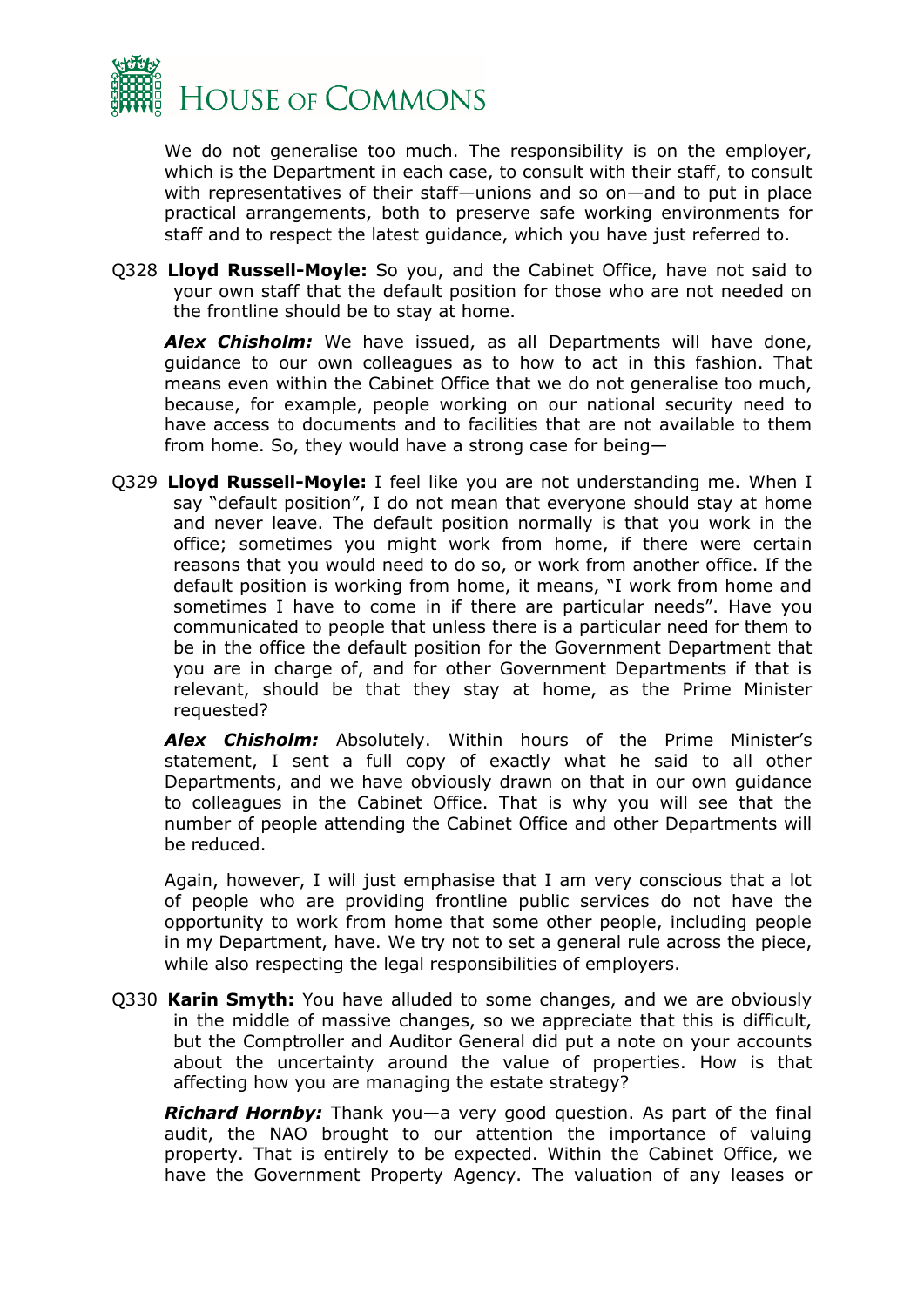

freehold will have a material impact on the financial standing of the GPA; and because of the growing size, as the permanent secretary said earlier, of the GPA compared with the Cabinet Office, there will then be a material impact. That is not to say that we are rubbish at valuing property or that there is massive room for improvement, although we can always get better, but the act of valuing property is now and should become far more important, and you will see notes to many property-based companies in the public and private sectors, drawing the reader's attention to the importance of how property was valued. I think that will become more important next year with the introduction of IFRS 16 and the introduction of leases on to the balance sheet. The valuation of those leases will also be subject to scrutiny.

We tend to use periodic valuations and indexation. Naturally, in those circumstances, the reader of accounts might say that there could be less demand for office accommodation in the middle of cities, based on the conversation that we have just had, so how, then, during this financial year, Cabinet Office, have you valued those properties? A reader of the accounts might see a balance sheet with a lot of properties on there and go to the valuation methodology. That is the Comptroller and Auditor General bringing to the attention of Parliament and any reader of the accounts how important it is that the Cabinet Office pay particular attention to the valuation of its property. It may be that there is a larger Department that has a proportionately smaller holding of property and so, even if that was out by a factor of 5% or 10%, overall it would have no impact on the balance sheet. It does for the Cabinet Office, because of the inclusion of the GPA.

Q331 **Karin Smyth:** You have a complex set of judgments to make, regardless of the pandemic. With what we have just heard, your property ownership is obviously crucial to the operation of this part of London. How do you see the timings of those two decisions coming together, in terms of the occupation of all this estate and what we have just heard? When will we have a better idea of how that is looking?

**Alex Chisholm:** In answer to the previous question, I mentioned that there were going to be some announcements—I would expect—over the next few weeks about some new commitments around this move to transfer civil servants, or civil servant roles, out of London into other parts of the UK. The programme of creating these hubs has been running for a number of years now and is of interest to Members; Manchester, Bristol in your case—Nottingham and others are all included in that programme. In many cases the buildings are being built, and some have even started to open. We have just opened Queen Elizabeth House in Edinburgh, for example.

That is a continuing programme. As we work through the programme, which is to transfer, I think, in total around about 22,000 roles outside London over the next decade and nearly 40,000 further roles within regions, that evolving programme of consolidation and movement is obviously going to need to continue to be updated in the light of the new stack rates—sorry to use that expression again—that we think will be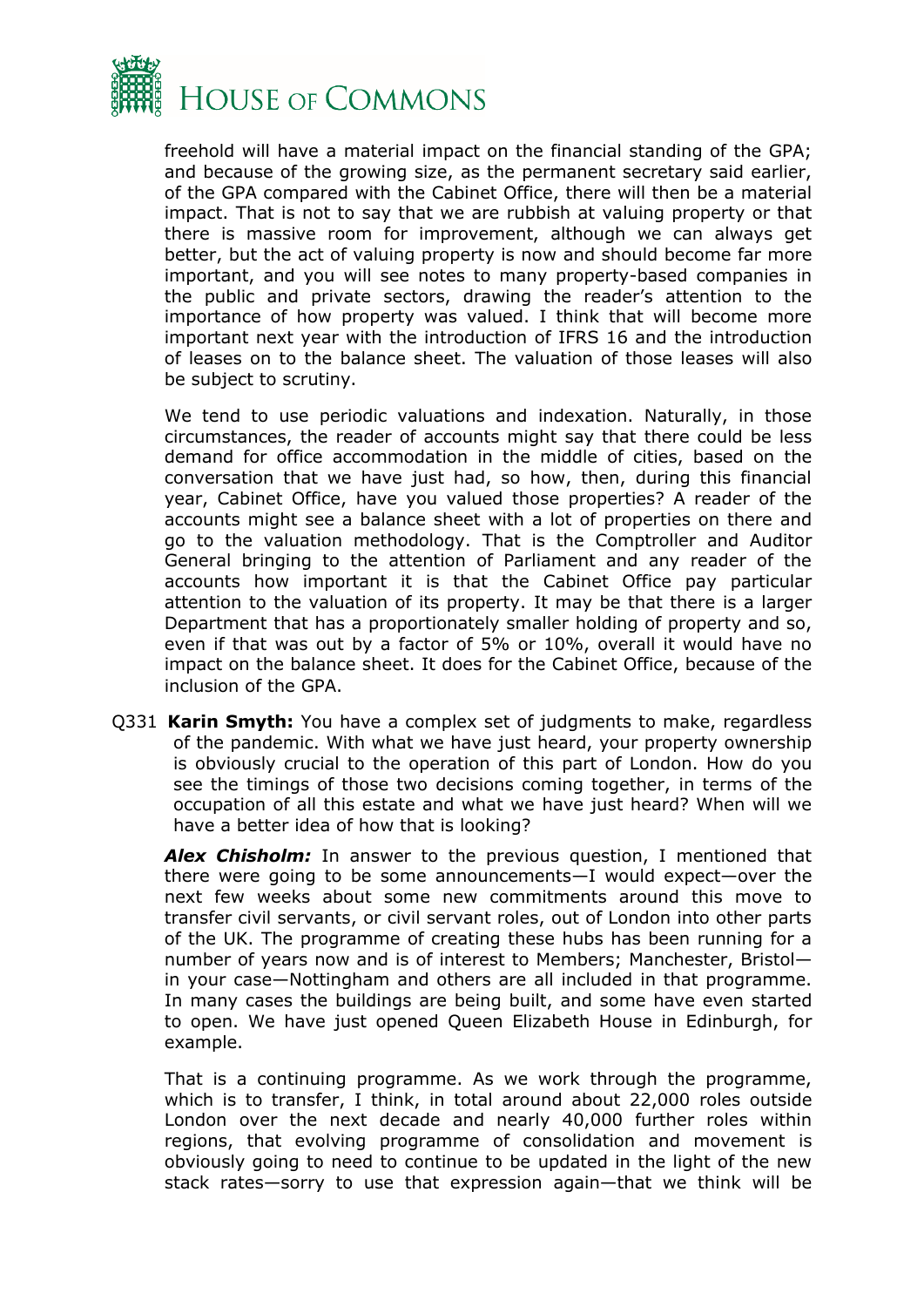

emerging as we come out of the pandemic. We cannot move to those now, because actually it's the opposite problem now: we cannot get very many people into offices, and people are working from home. But we do think in future we will be able to get more efficient use of the estate across the whole of the UK. That will be good, because property—particularly in Whitehall and central London—is expensive, with a high rent or imputed rent. Indeed, the imputed rent is going to be applying to Departments, because even where we own the freehold, we are charging them a notional amount to try to show the economic cost.

**Chair:** Thank you. I welcome Mr Mishra to his first meeting of the Committee.

Q332 **Navendu Mishra:** Thank you, Chair. On this point, Mr Chisholm, you seem to accept that the hybrid model is sustainable and efficient for the future, and you want to reduce your property portfolio. Can you confirm that no one will be made redundant because of ongoing office closures?

*Alex Chisholm:* I probably cannot offer that generalised statement. In the Cabinet Office, where, as you know, I am permanent secretary, we have got no plans for redundancies—certainly not associated with our desire to move people across different parts of the country. I am aware that other Departments, at various points, as part of consolidation and movements of people, have entered into voluntary exit agreements and redundancy-type programmes with staff following due consultation, and it is possible that that might occur again. That is why I cannot offer that general statement.

Q333 **Navendu Mishra:** The reason I asked is because there is some concern from several staff members and representative organisations that office closures are being used as an excuse to get rid of staff. In particular, Her Majesty's Revenue and Customs is pressing ahead with redundancies due to office closures. I hope I was clear about that. I will move on to the next question—

*Alex Chisholm:* I might just add one other thing, which is that civil service numbers have increased quite substantially over the last five years, partly in response to extra work in relation to EU exit, and more recently also in relation to covid. I mention that because when we look forward at civil service numbers, I would expect them to go down because they are at a cyclical relatively high level and that is what I would expect anyway.

It is also the case that, when we look at, if you like, the overall pattern of recruitment and retention, one of the things that civil servants have said to me many times is that they quite resent having to come to London in order to further their career, especially for more senior ranks—we have done a lot of research about this—so the opportunity for people to build their careers in different parts of the country without this pull to London is well received and popular across the civil service. So, too, I have encountered through research we have been doing with our own colleagues in the Cabinet Office that many of them are positive about the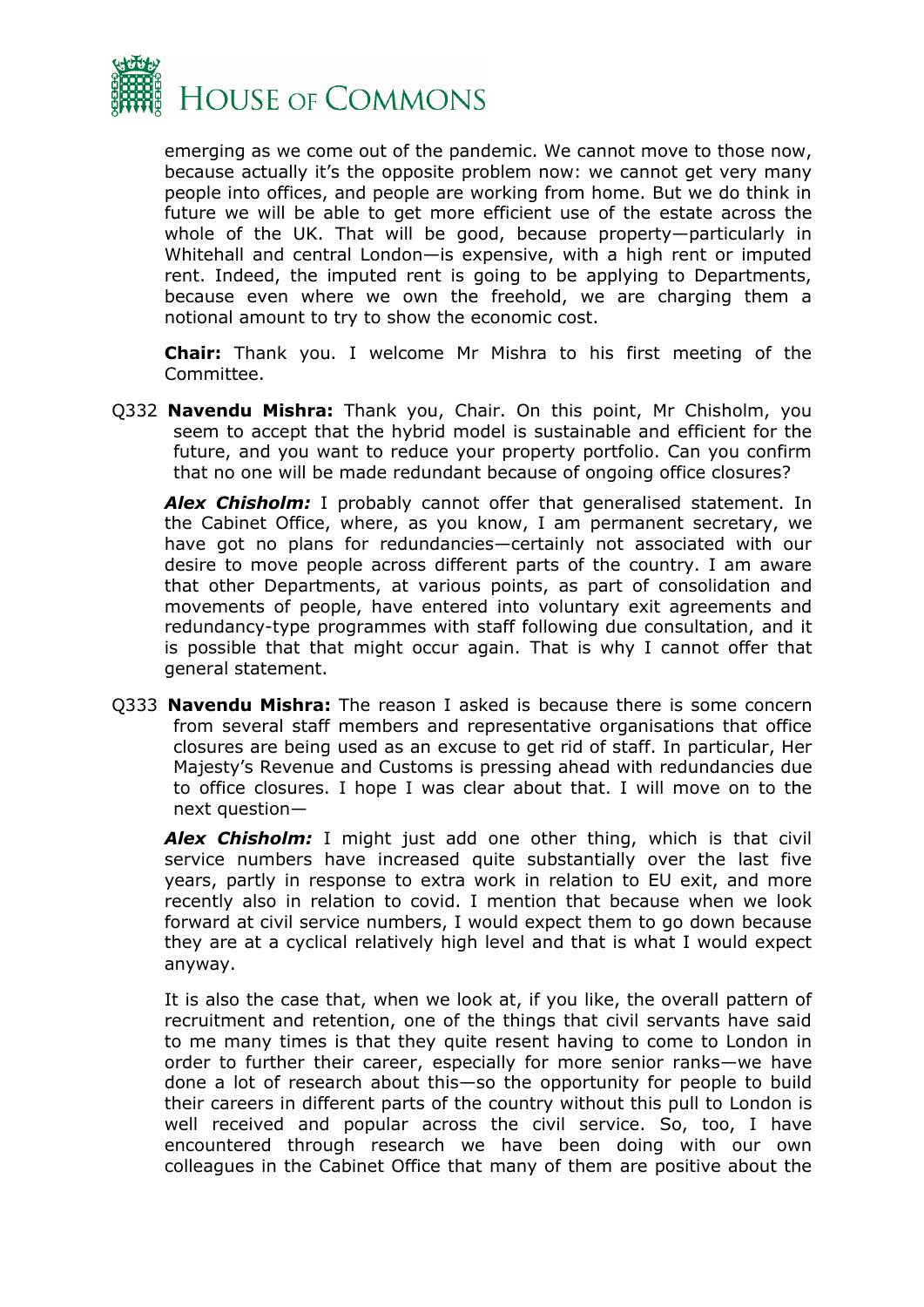

opportunity for building their careers outside London even though they work in London now. That is being aware of what a wonderful city London is, but it does have some expenses from an accommodation and transport perspective.

Q334 **Navendu Mishra:** Moving on, what are your priorities for the Cabinet Office for your five-year term?

*Alex Chisholm:* Thank you very much for asking that very big and important question. From the perspective of the Cabinet Office, obviously the vital thing that the Cabinet Office does is support the work of the Prime Minister and the Government in delivering the priorities of the day. Those change, so we do have an evolving agenda. Right now, we are tremendously focused on dealing with covid and dealing with EU transition. I expect neither of those to be our focus a year from now. However, other priorities we have in relation to preservation and strengthening of the Union and work in relation to democracy and constitutional reform will come to the fore over the second half of that period. So the policy agenda changes and there will be new things that will come up which are hard to anticipate. There are other ones—as I mentioned, COP26 will be a big focus next year, and the G7 work will be a big focus next year. That is the changing part of it.

The second point, which I regard as more of an evergreen or constant priority for me, is to create a strong Department that is high-performance in every respect, which attracts fantastic talent from across the country and across the civil service, where people think it is a great place to work, and that they feel they can really let their talents shine and they can do important and useful work. Also, that we are efficient in that regard, that we align our resources to where the greatest need is and we work in a very modern type of way with good-quality data, good technology systems and high levels of skills. That gives you a sense of some of my ambitions for the Cabinet Office as a place to work for those who work there, and also providing ever more efficient and effective support for the Ministers we serve.

Q335 **Navendu Mishra:** How will the Committee be able to hold you to account for the delivery of your priorities over your term?

*Alex Chisholm:* It is for the Committee to decide how best to do that, but I have noticed, even in my relatively short time, that the Committee has been very assiduous, not only in taking evidence from Ministers—a number of whom have appeared in front of you—but also from me and from colleagues. I am back before you in two weeks' time and there has also been quite an active correspondence through the Chair with me and with Ministers. Those are important parts of holding us to account and I welcome and appreciate that. I hope you will find me attentive and responsive to your requirements.

Q336 **Navendu Mishra:** How can we, as a Committee, find metrics to help judge progress on delivering your priorities?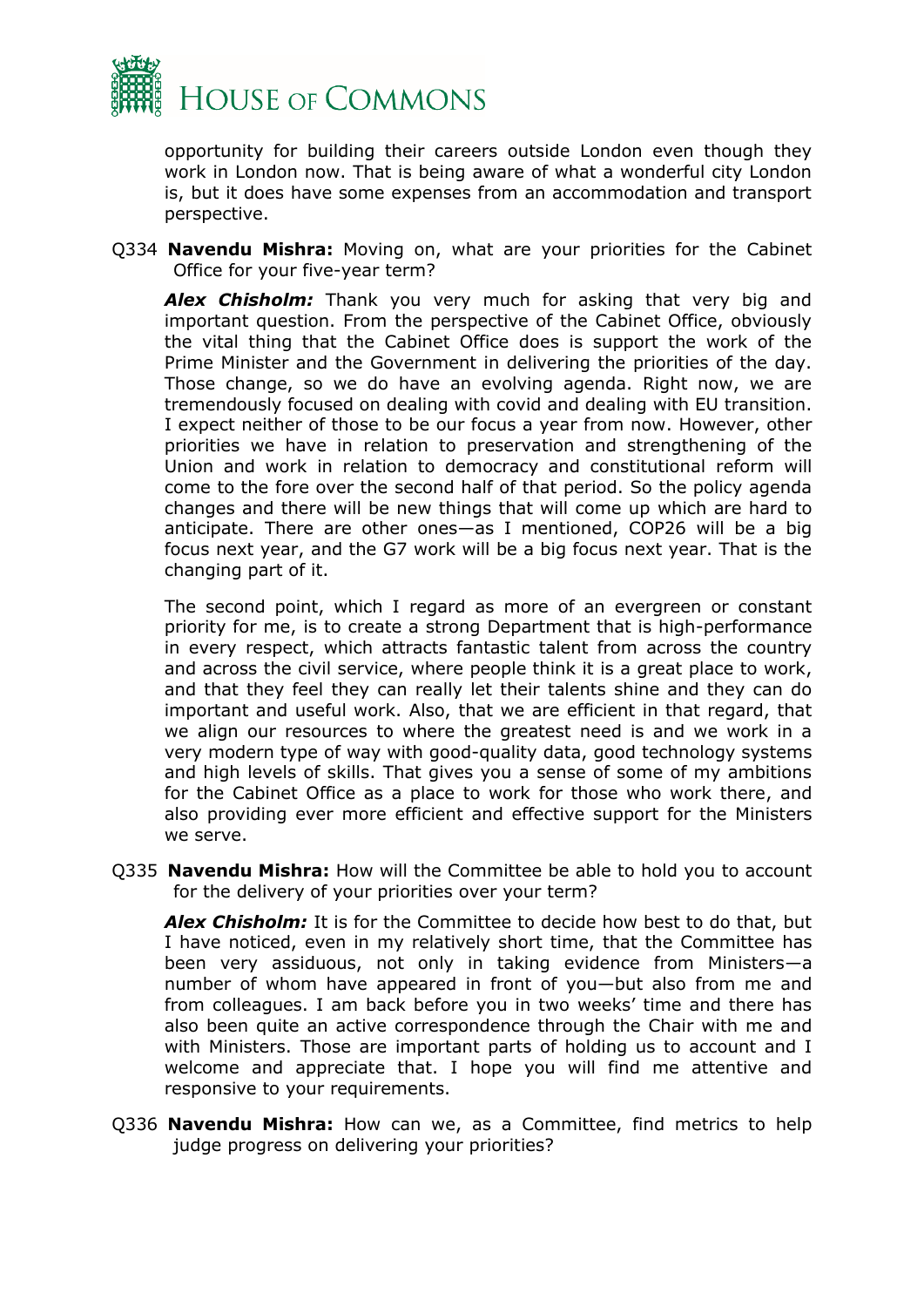

*Alex Chisholm:* An excellent question, if I may say so. One of the things we have been focusing on—not just the Cabinet Office, but right across the civil service—is how to make delivery plans more meaningful and to increasingly be focused on the outcomes achieved, not just outputs in terms of the work done. As part of that, I have been working closely with colleagues in the Treasury, and we wrote to Parliament, to the Chair of the Public Accounts Committee, with some of our plans over the course of the summer. I hope the copy has come to members of this Committee; if not, we will make sure you have that.

As we are in exceptional times, with the combination of EU transition and, more importantly, covid, we do not think it made sense to have detailed plans now because any plan made in April or May would have been quickly overtaken by the events of the summer in relation to dealing with the pandemic. Instead, we have taken all of the plans and submissions made as part of the comprehensive spending round returns, which were submitted at the end of last week, and they will all go into making plans for Departments over the financial envelope—over the next three years for resource expenditure and four years for capital. From that, we believe it should be possible for every Department to say very clearly what they want to achieve in that first year and for each year thereafter, with a much bigger focus on this new public value framework. That is, clear metrics, not just to be good for us to try and guide our behaviour but also, importantly, for parliamentary accountability and accountability to our fellow citizens, to see what we are trying to do with the resources we have been given that is of public value.

Q337 **David Mundell:** Mr Chisholm, how well equipped do you think the Cabinet Office is currently to achieve the priorities and key tasks that you have set out? In response to my earlier question, you indicated that there was a need, for example, to bring in greater expertise on devolution and Union issues.

*Alex Chisholm:* Thank you for your question. In the times we live in, nobody could be 100% confident that we are fully equipped for the challenges we are facing. I have worked for a number of years in Government and I have never faced a situation as demanding, with the impact of the virus, which we are still dealing with, and its economic and social ramifications reverberating through all of our economy and society. That is very stretching as a challenge. We are also working to a very tight timeframe, as you know, to complete the transition process. Negotiations resumed again today and there is a great deal to be done to be ready for that and to make that a good experience for people. We are not just trying to get to the end of the year; we need to take the opportunity of having left the EU to reinvent very substantial new regimes and frameworks, so that is a massive task of creation. It is not just managing the transition.

Given those activities, plus the Union, which, as you know better than I do, needs a lot of work in order to preserve and maintain it to its full strength, and the constitutional reform agenda and a lot of things that I know we will have to deal with internationally—I can't say what they will be, but experience shows that there are always international global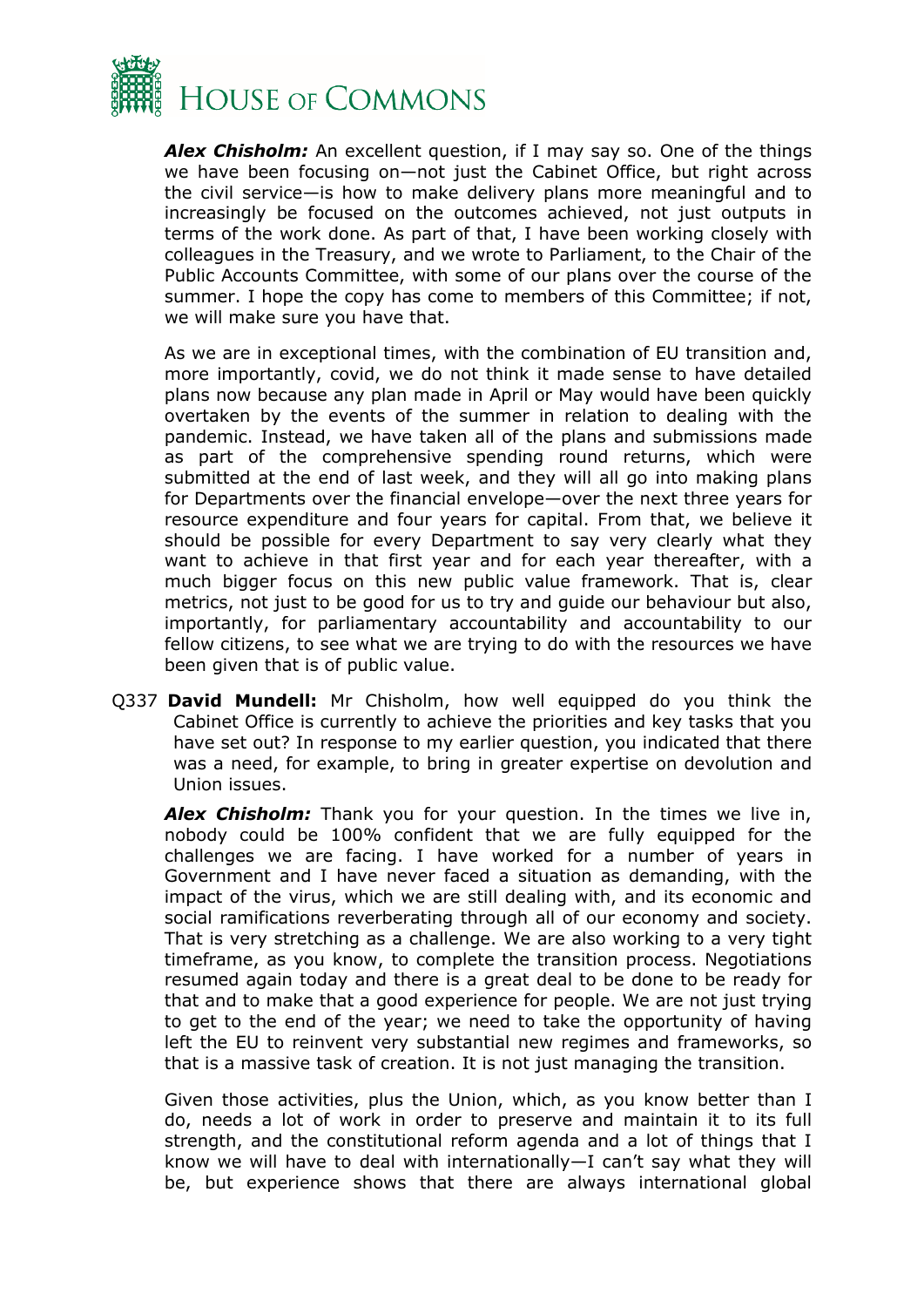

developments requiring a lot of challenge in response from the Cabinet Office—it is a very stretching time to be working in the centre. People work very hard, for very long hours and in a pretty uncertain environment. With that, of course we would like more resources and more expertise, but we have been well served by the quality of the people working in the Cabinet Office. We have been well served by the enhancement in the skill levels on average in Government through the investments made in commercial and digital skills and in project management over the past several years, but we need to go further again.

Part of our civil service reform agenda is to improve what we call our porosity—I am sorry if you do not like the phrase; I am trying to think of a better one—to encourage the freer movement of people into the civil service with talents from outside and, indeed, to give civil servants the opportunity, as I have been lucky enough to have, to get some experience of working outside Government at one stage in their career as well. The extra expertise that we hope to get from that, plus better access to data, more modern and professional use of technology, including in future exciting technologies such as AI, better use of knowledge management, better use of workflow and other things, will greatly help us with the many changing and shifting priorities that we have to deal with.

Q338 **David Mundell:** Will that include ensuring that you have people within the civil service who have knowledge of other parts of the United Kingdom outwith Whitehall? How many people do you have currently in the Cabinet Office, for example, who have previously worked within either the Scottish Government, the Welsh Government or the Northern Ireland Executive?

*Alex Chisholm:* We do have some, but we do not have enough. I know that was a point that you raised with the Chancellor of the Duchy of Lancaster when he came before you on 12 September, and he said then that we are working on plans to improve the movement of people between those Administrations and ourselves in both directions. That is indeed the case, and I have been talking to my counterparts in the devolved Administrations about how we can best support that, because we think it is very important and very useful. That is organised activity, but we also want to make it literally easier for people to take up work locally.

In Edinburgh, for example, I mentioned the new hub, Queen Elizabeth House. It was originally going to be for HMRC, so it was going to have tax inspectors and the like—very useful if that was your profession, but not so useful if it wasn't. We now have more than a dozen Departments that are going to have officials working out of there, working on a much wider area of policy responsibilities. That will be good for the visibility of the UK Government in Scotland, it will be good for the connectivity with the people of Scotland, but importantly, it will also give opportunities for people to work there. That is replicated across all the devolved Administrations, not just in Edinburgh, but in Glasgow and the hubs there, for example. That is a big programme, and I entirely agree with the importance of that, which you suggest with your question.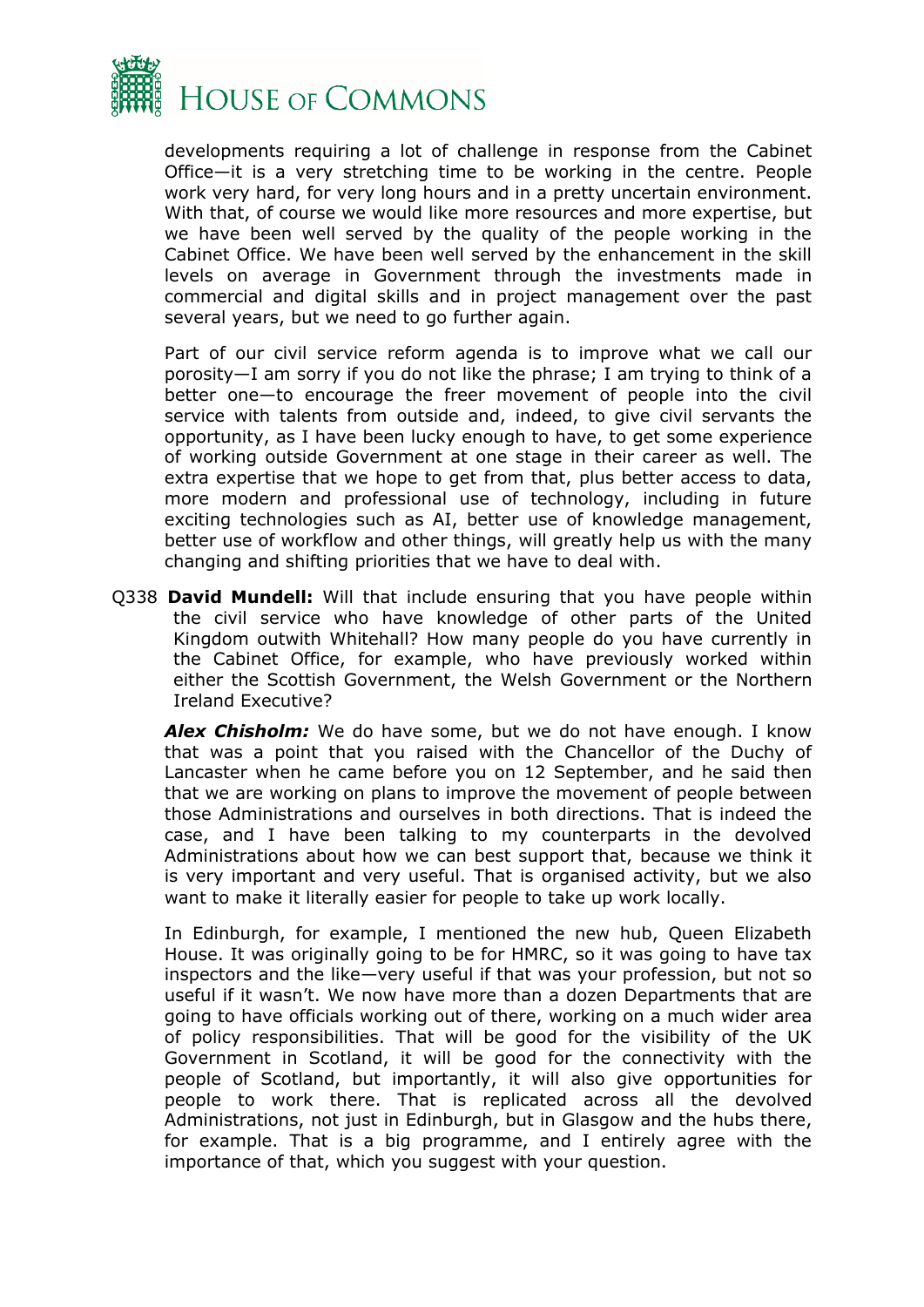

**David Mundell:** I very much welcome the fact that there will be other Departments of the UK Government operating within Scotland, if that is the case, and other parts of the United Kingdom, because these *[inaudible]* and therefore it is appropriate that they exercise those responsibilities, even within the devolved *[inaudible]—*

Q339 **Chair:** Sorry, David, I think we are struggling with the vagaries of the wifi in Portcullis House at the moment. We will come back to you in a moment. No. 10 is nominally a part of the Cabinet Office, but operates with a far greater degree of autonomy than that would imply. As the permanent secretary at the Cabinet Office and its accounting officer, are you accountable for the No. 10 budget?

*Alex Chisholm:* Yes, I am. It is the case that No. 10 is part of the Cabinet Office for accounting purposes. At the beginning of every financial year, a delegation is made of that budget to the senior official there, as is the case for every other business unit across the Cabinet Office. That would give them an allocation of money and guidance on the correct use of that money in compliance with rules in relation to managing public money and all of that. Then through the course of the year, we look at the expense of that. We track their expenditure, the same as we do for every other business unit. That is as it should be from a correct accounting point of view, but, to echo the words of the Chancellor of the Duchy of Lancaster when he came before the Committee in September, nobody is in any doubt that we all work for the Prime Minister. I do not wish to imply any alternative from the fact that the accounts come to me.

Q340 **Chair:** Naturally. To what extent do you feel able to exercise that same level of oversight as you might do in other parts of the Cabinet Office?

*Alex Chisholm:* There is variation across the Cabinet Office. I have much more day-to-day involvement with some units than with others. The No. 10 group has a degree of autonomy in some of the activities they undertake. I have almost daily interactions with them, so we work closely together as a team.

Q341 **Chair:** You mentioned the delegation of that fund to a senior official. Who is that official, either by title or name?

*Alex Chisholm:* The senior official responsible for the budget in No. 10 is the principal private secretary to the Prime Minister. That is true for No. 10's own expenditure, but it is also the case that we work with No. 10 oftentimes on a lot of cross-cutting functional expenditures in relation to procurement, communications and technology and so on. Some of those would be cross-cutting rather than the responsibility of that particular official.

**Chair:** David Mundell has rejoined us.

Q342 **David Mundell:** Representing a large rural constituency, there is an irony that the line has gone down when I am in Portcullis House here in the centre. Mr Chisholm, can I ask you about the Cabinet Office's role in coordination both in respect of other Departments in Whitehall and in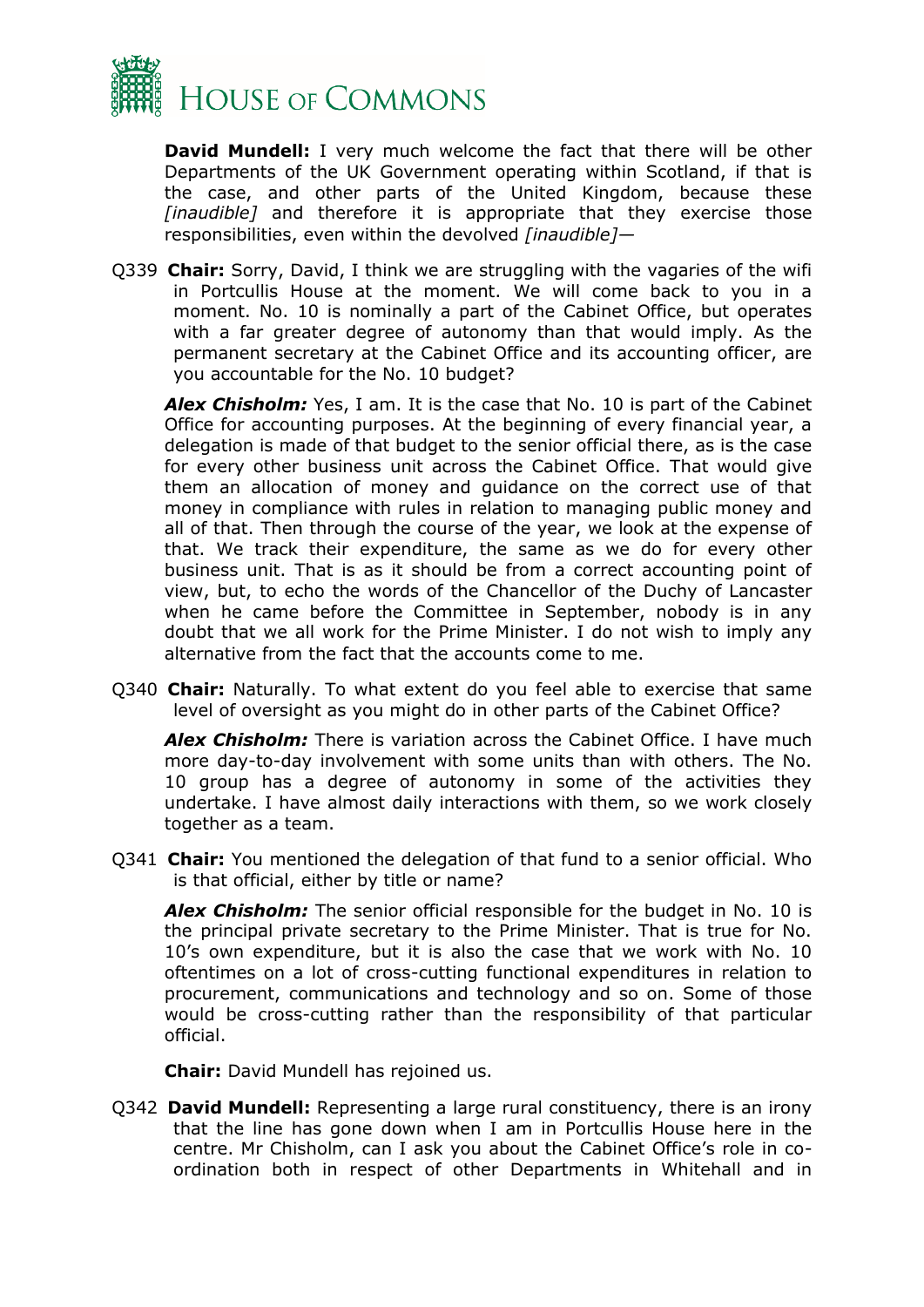

respect of the relationship with the devolved Administrations and the administration, for example, of the various JMC and other functions that seek to co-ordinate devolved Administrations and intergovernmental relations? How do you see that role in relation to the devolved Administrations in terms of bringing together co-ordination and joint working?

*Alex Chisholm:* How do I see it? It is a substantial and important part of our role. I know it is one that the Chancellor of the Duchy of Lancaster takes incredibly seriously and puts a huge amount of personal effort into. There are lots of different ways in which that manifests itself. On all of the work we are doing now, for example, in relation to covid and EU transition, we have put a lot of effort into trying to liaise closely with the devolved Administrations both on practical measures and the response, but also respecting the need to work legally together when there are changes in the law, and, very importantly, in relation to EU transition, the new common frameworks and intergovernmental structures that you referred to. That is a big focal area for the Cabinet Office and one that, of late, we have been putting even more resource and effort into than previously. That is challenging but important.

Q343 **David Mundell:** It does not seem to be going very well, does it? If we looked at the position in Scotland, and if I read the front pages of today's newspapers in Scotland, where the Scottish Government advise that they are not going to support, for example, the United Kingdom Internal Markets Bill, which they see as a major threat to the devolved settlement, that suggests that something has perhaps gone wrong in relation to co-ordination on that particular issue.

**Alex Chisholm:** I would humbly suggest that the quality of co-ordination of the Cabinet Office is probably not the only, or even necessarily the decisive factor in determining the attitude of devolved Administrations to the United Kingdom Internal Markets Bill. I know that effort was put into trying to communicate the intentions of that and to liaise on that, at both the ministerial and the official levels, but nevertheless I recognise that, as in many matters that come before Parliament, there is ample scope for people from different parties, backgrounds and perspectives to have disagreements over what the intentions and mechanisms being used are.

Q344 **David Mundell:** There is a fundamental challenge between what you are setting out as the role that you are trying to achieve by working together, and what is a fundamental difference between the UK Government and the Scottish Government in terms of what they see as the future of the United Kingdom, essentially. Your role is to work to keep the United Kingdom together and strengthen the Union; the position of the Scottish Government is that Scotland should become independent. How are your two roles reconcilable?

*Alex Chisholm:* Speaking as an official, not as a politician, my responsibility and that of my colleagues in the Department is to work within the regime that we have, and that is for a United Kingdom with devolved responsibilities. We work ceaselessly to try to respect that and to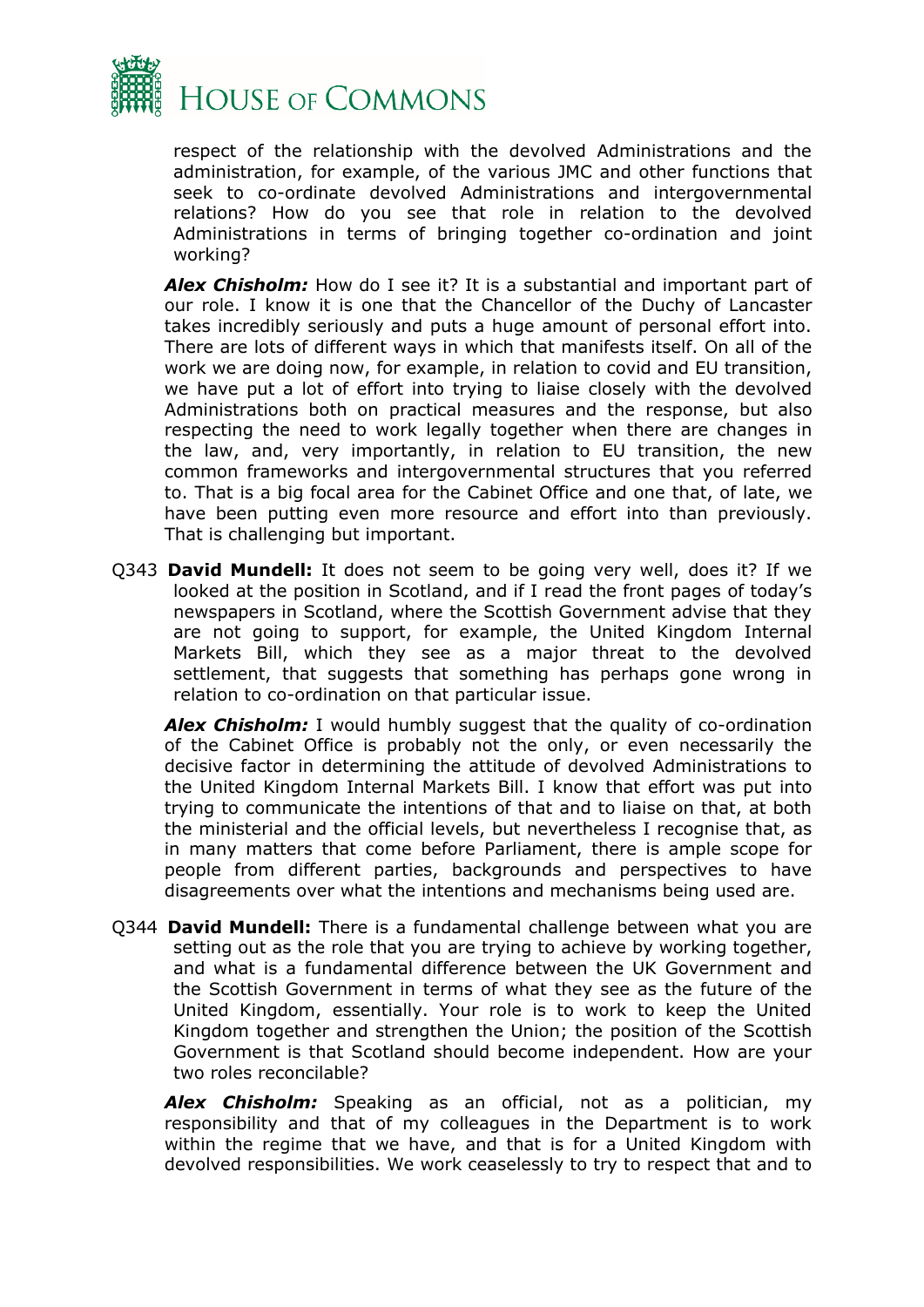

work in a collaborative and practical fashion, and to make sure that the Governments, working in unison, bring the best possible benefits to the citizens we serve. That is what I think people would expect of us, and that is what we try to do every working day of our lives.

Q345 **David Mundell:** Is it equally challenging to ensure that you have agreement across Whitehall on complex issues, such as covid, for example?

*Alex Chisholm:* Yes and no. I think that there are different types of tensions. The challenges of responding to covid have not been because of any fundamental differences of outlook or in constitutional arrangements, which obviously come into the issue with the devolved Administrations. Across Whitehall, the reality of covid is that for some Departments, it has been absolutely massive—if you worked in the Department of Health and Social Care particularly, but it has also made a huge impact on the Department for Education, the Department for Transport, BEIS and DEFRA, which have all been very much affected—but in contrast, other Departments have not been hugely affected, except as employers of a workforce. They have not been so affected by the challenge of dealing with it as a public health issue or, in the case of the Treasury, HRMC and DWP, as an economic-type challenge.

There has been an unevenness there, which has made a difference, but I do not think that there has been a challenge of co-ordination. As an observation, people sometimes say that there are rivalries between Departments or there is narrow, siloed thinking, but in fact, both the EU transition process and covid have had the effect of requiring people to act in response to a common necessity, working interdepartmentally very efficiently, very quickly and very much with a solution mindset. That has actually been a sort of unintended positive side effect of the challenge of dealing with covid.

Q346 **David Mundell:** If it had not proceeded so positively, do you have leave to require or encourage compliance of other Departments?

*Alex Chisholm:* On a compliance point of view, I try not to use that sort of language, because on the whole I find that civil servants and public servants are very motivated to try to do the right thing to serve the citizens. If there are differences of opinion, let's hear them out and look at the evidence. It is not so much a compliance-type issue, but ultimately there is the authority of the Prime Minister and the Cabinet system. The Cabinet Committee system has been very effective and very much to the fore. On both of the issues that you have described and set out, rightly, as the priorities—EU transition and covid—I think we now have a daily meeting of the covid operations committee, and the Cabinet Committee on EU transition meets three times a week. The level of interaction between Departments, and the surfacing of issues and the resolution of those issues will full ministerial oversight, has been a striking phenomenon throughout dealing with both of those challenges—the EU transition and covid.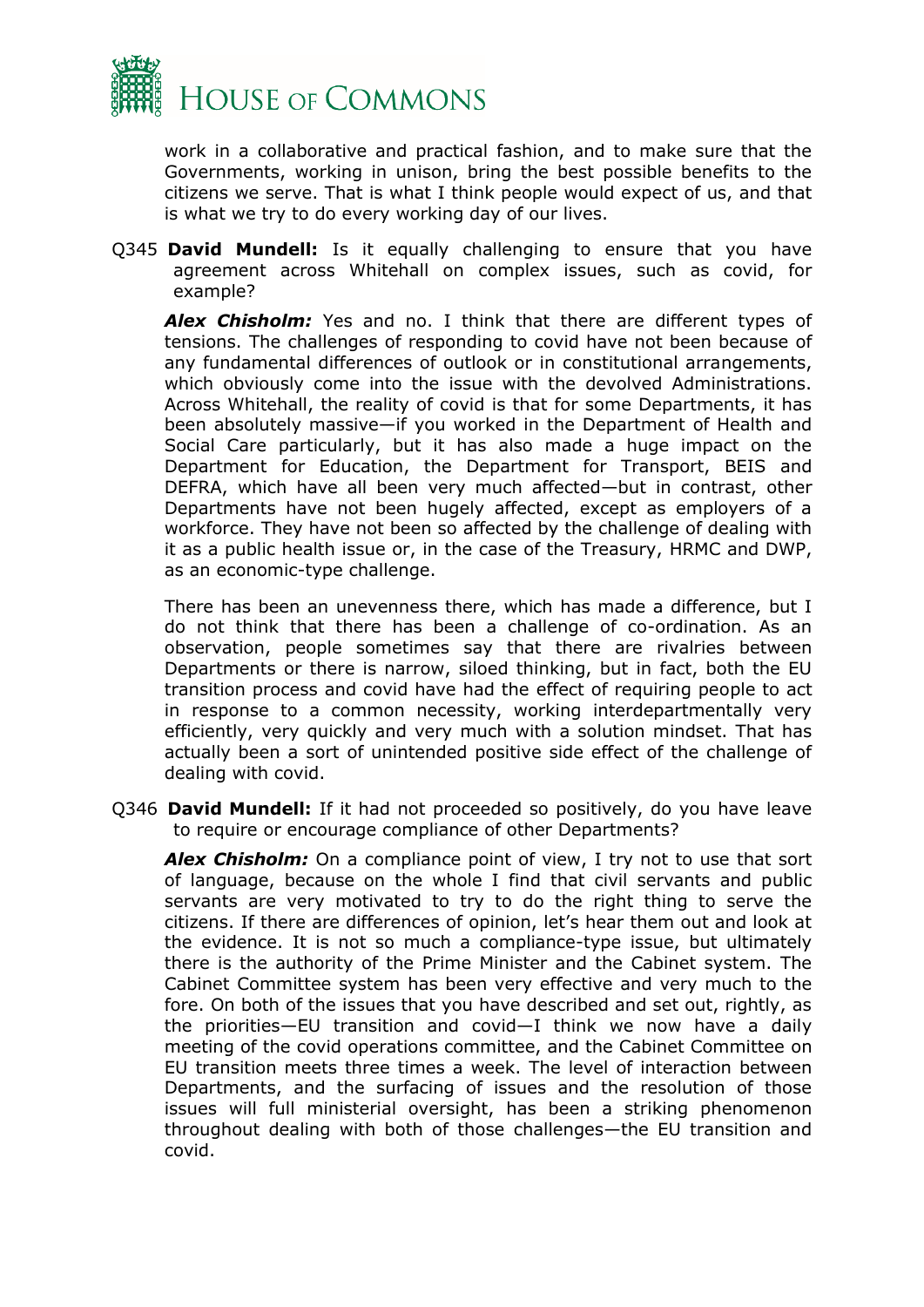

Q347 **David Mundell:** Following that line, am I right to say that a committee for the Union has already been established?

*Alex Chisholm:* Yes, indeed, and I think that is partly to try to make sure that the proactive agenda for strengthening and upholding the Union is getting the right level of political direction, support and buy-in across Government, and that it is not seen as being something for the territorial offices or the Cabinet Office exclusively. It should be something that is pursued by every part of the Administration. On your previous point, we are trying to make sure that, as we shape all of our policies, we are very conscious about the opinions and impacts throughout the UK.

Q348 **Ronnie Cowan:** You keep on saying that the role of Queen Elizabeth House at Waverley station in Edinburgh is to strengthen the Union. Has any consideration been given to working more closely with the Scottish Parliament? Right now, the message from the people of Scotland is that we do not want to strengthen the Union. Will this be done in a collaborative fashion, or will it be forced upon us?

*Alex Chisholm:* In terms of working with the Scottish Parliament, I certainly had the experience of giving evidence to the Scottish Parliament on issues. I must say that that was a very good experience, and I would be very happy to do so again if that was helpful to them. The same goes for Wales, too, with the Assembly. There have always been Government offices in Edinburgh. The thing that is positive about Queen Elizabeth House goes to the point that David Mundell was just speaking to: it is not just the presence of one particular Department—HMRC—but lots of different Departments, which greatly improves the opportunities for daily positive interactions with the Scottish Government, the Scottish Parliament, the Scottish business community, the third sector in Scotland and so forth.

**Chair:** Thank you for your question, Ronnie, and for waiting patiently. Let's go to Jackie Doyle-Price.

Q349 **Jackie Doyle-Price:** I am never patient. I would like to ask a few questions about Lord Maude's review of the Cabinet Office. We read in the *Financial Times* that it has been triggered by ministerial concerns about poor performance. Can you share with us what representations Ministers have made to you about the reasons for this review? Are there any particular examples of poor performance that they wanted to highlight?

*Alex Chisholm:* Thank you very much for your question. Yes, I am happy to clarify more about this review. I believe that the Committee got a letter from Lord Agnew—Theodore Agnew, the Minister for the Cabinet Office. He was the person who instigated this review. What he said to me before doing so, and what he has continued to say—I think this is in that letter as well—is that the review is very much focused on the cross-cutting functions in the Cabinet Office, which were established by Francis Maude in his time in government.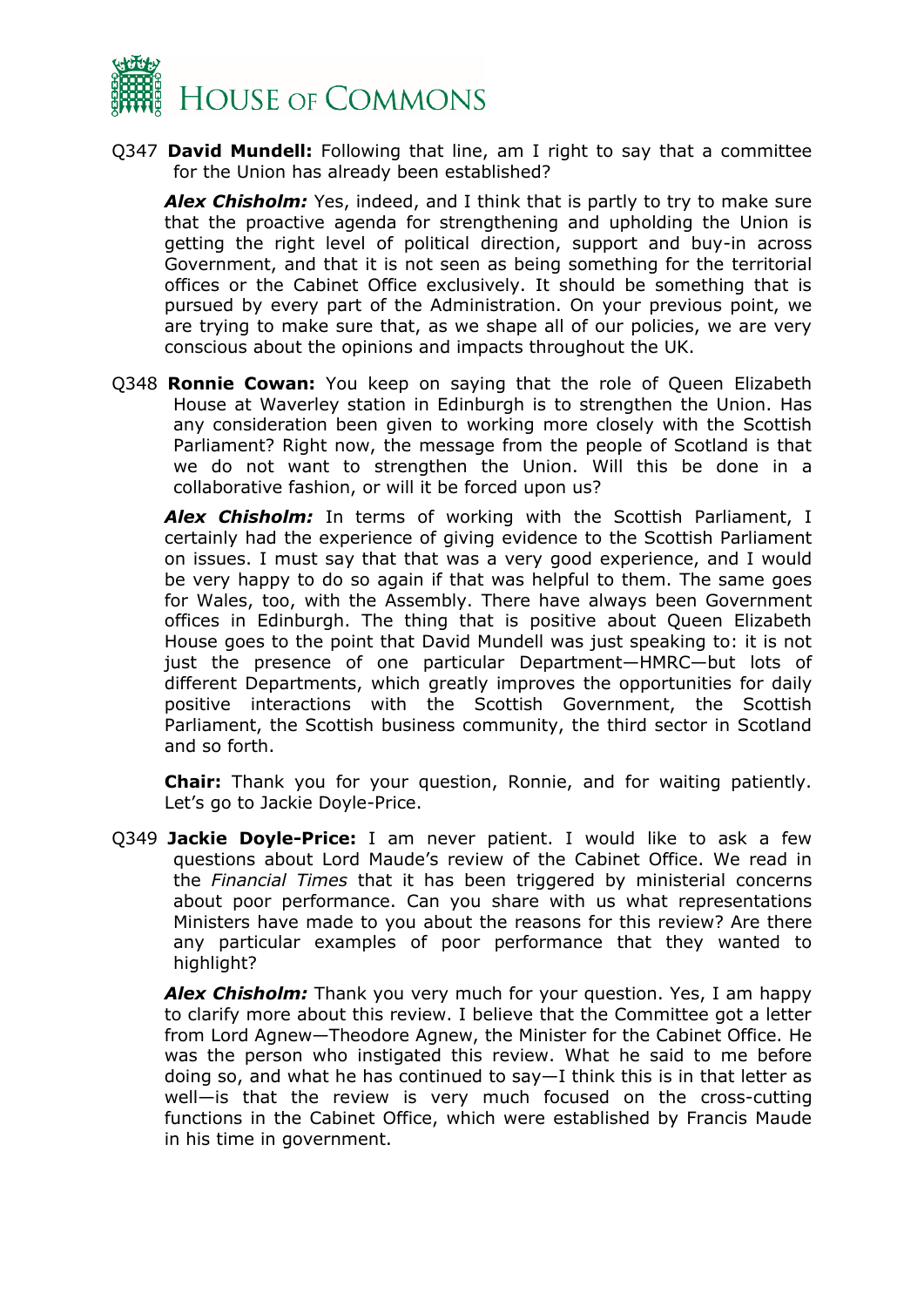

I think what Lord Agnew felt was that he wanted to go back and talk to the previous oracle, as it were, and say, "Look, this is what you intended with these functions, and the Cabinet Office controls that link to those. Can you tell me your observations about how it has actually played out since, and about where we have done exactly what you hoped for and expected, where we may have fallen short or strayed from the path of virtue, and where more effort is needed?" That is simply what he sought and, by the way, Lord Maude has been doing this review at no charge. He has been interviewing people in those functions and other colleagues across Government, and will be providing personal advice to Lord Agnew in the fullness of time. We look forward to that very much.

Q350 **Jackie Doyle-Price:** When we heard evidence from Lord Agnew, we were quite impressed by what he had to say about his approach to all this. Following on from what you have just said about how the cross-cutting nature of covid and Brexit has perhaps highlighted how we need to break down silo working within Government, has that surfaced any particular issues in terms of how the civil service runs itself? I say that because we have had this culture of the generalist—some would say culture of the amateur—and, increasingly, the Government are getting involved in very complex things that require commercial skills. That was very much what we heard from Lord Agnew. Do you think that is what is at play here, or is it more about a behavioural culture, which is probably consistent with some of the criticism we have heard from more political elements of Government?

*Alex Chisholm:* On the impact of the functions, a widely held view across Government is that they have been really to the fore and hugely appreciated in our ability to respond to the challenges of covid that we have faced over the past six months or so. Just to give you some practical examples of that, GDS—the Government Digital Service—has had to stand up brand-new services to support vulnerable people, for example, in a matter of weeks or even days, providing vital support for people. At their peak, the services available through gov.uk have been used by millions of people every day. Since the start of the year, I think there have been 1.75 million new registrations for Verify, which enables people to confirm their identity in order to be able to receive services. That has particularly been driven by universal credit. The quality of the services available from the Government Digital Service has been to the fore.

That has, again, been hugely apparent on the commercial side, where we have been able to flow people—which was not really possible before without this cross-cutting function—to where the need has been greatest, such as procurement of PPE; being able to develop these new ventilators to meet the needs of the NHS; and now, working to try to help the test and trace operation get fully effective and fully functional. The ability to use these highly skilled people to help in the area of greatest need has been very much demonstrated and reinforced by the pandemic.

Having said that, I agree with what you and Lord Agnew have said, which is that we have further to go. In a way, part of the goal that I have as part of my time as civil service COO is to intensify that professionalisation of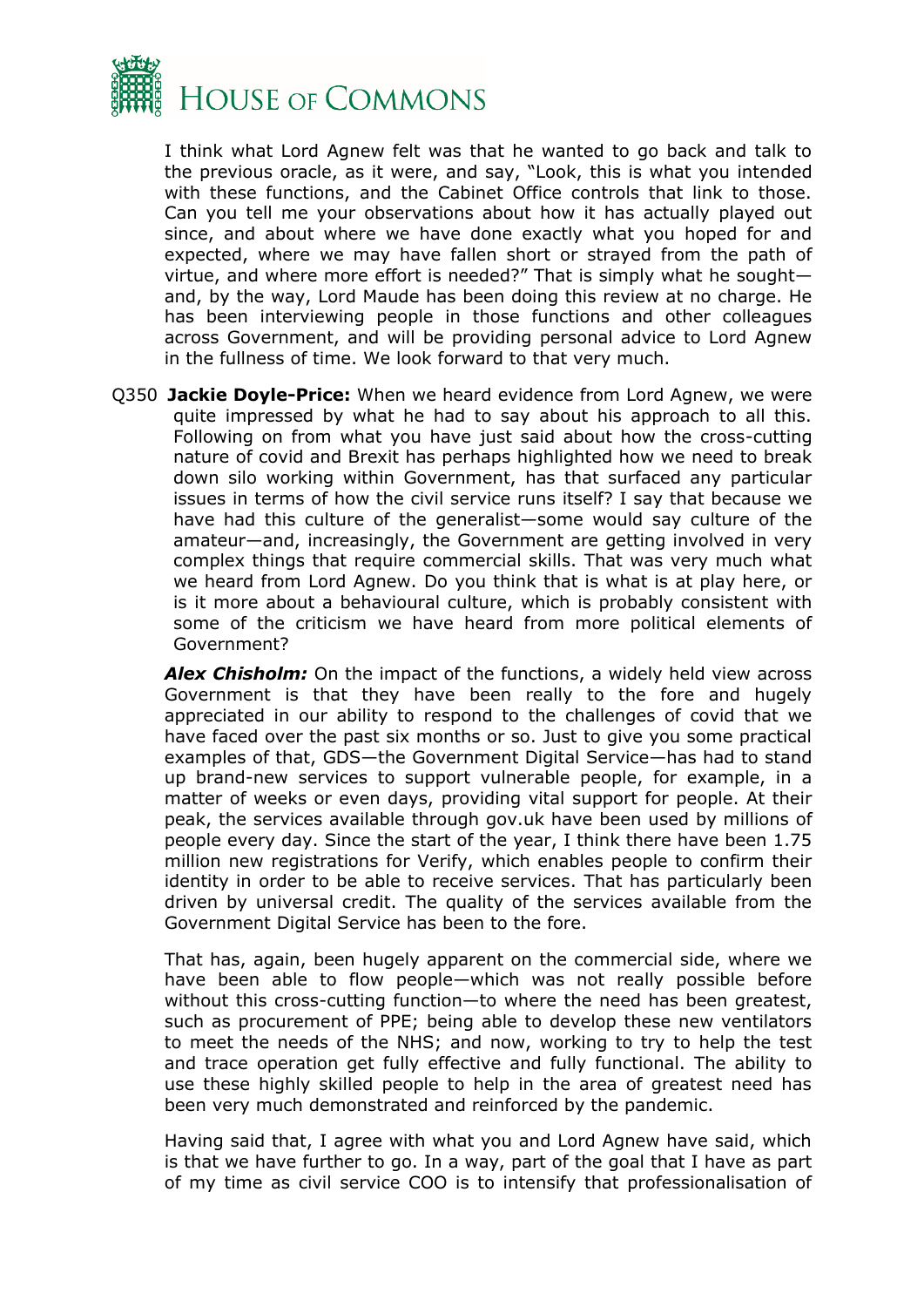

the civil service—to slough off, if you like, the last of the amateurish nature that you referred to, and to say that we are a very professional, highly skilled, well-equipped, dedicated and citizen-focused outfit, delivering very efficiently on the priorities of the Government. Doing that is an ambitious agenda of change, but that is what I am up for, and it is one of the reasons why I took this role.

Q351 **Jackie Doyle-Price:** That is very encouraging. What you have said is inspiring confidence in me, but we will hold you to that.

Coming back to what was reported in the *FT*, specifically it was said that covid had shown weaknesses in the Cabinet Office. Well, frankly, covid has shown weaknesses everywhere in Government, if the truth be brutally known, but, not for the first time, we see negative briefing about the civil service. Do you have any idea what was sitting behind that comment?

*Alex Chisholm:* I am afraid I do not speak directly to members of the press, so I don't have particular insight about that. But I would like to first of all recognise that certainly there will be many lessons that we will learn from the way in which we responded to covid. Some of those—probably a majority—will actually be positive, because some incredible feats have been accomplished as part of the nation's response.

I think it was extraordinary, with the establishment of the Nightingale hospitals and the ventilator challenge, just to mention a couple of examples. The development of the furlough scheme, which was done in a matter of days and has provided essential support to millions of people across the country—and not just as a matter of policy and as a regime, but the ability to deliver that through HMRC—has been incredible. At one stage, DWP were dealing with a surge in demand for universal credit support, where they had more people coming in by day than they had previously had in a whole month. All of this has required really impressive work from civil servants and public servants across the country.

I think that when the final reckoning is done, people will say the Administration has responded quite well. But obviously there have been errors along the way—things where we have found ourselves to be underprepared, to be missing some necessary skills, and not to have stockpiled certain types of materials. These types of things are very important. Also, as a nation, there is probably a little bit of a kind of reset in people's attitude to risk and the resilience of many systems, which work extremely well and very efficiently in good times—just-in-time, tight systems which work at very low cost and very well—but then you get something like this and you find that you haven't got the resilience available for when you meet something which is low probability but very high impact. That is probably something that, again, when we get the chance to reflect properly, will make some changes to our overall disposition.

Q352 **Chair:** Before I go to my colleague Tom Randall, you mentioned lessons learned in the future tense. I assume you already learned lessons from the initial phase of the response to covid. Is there a stark example that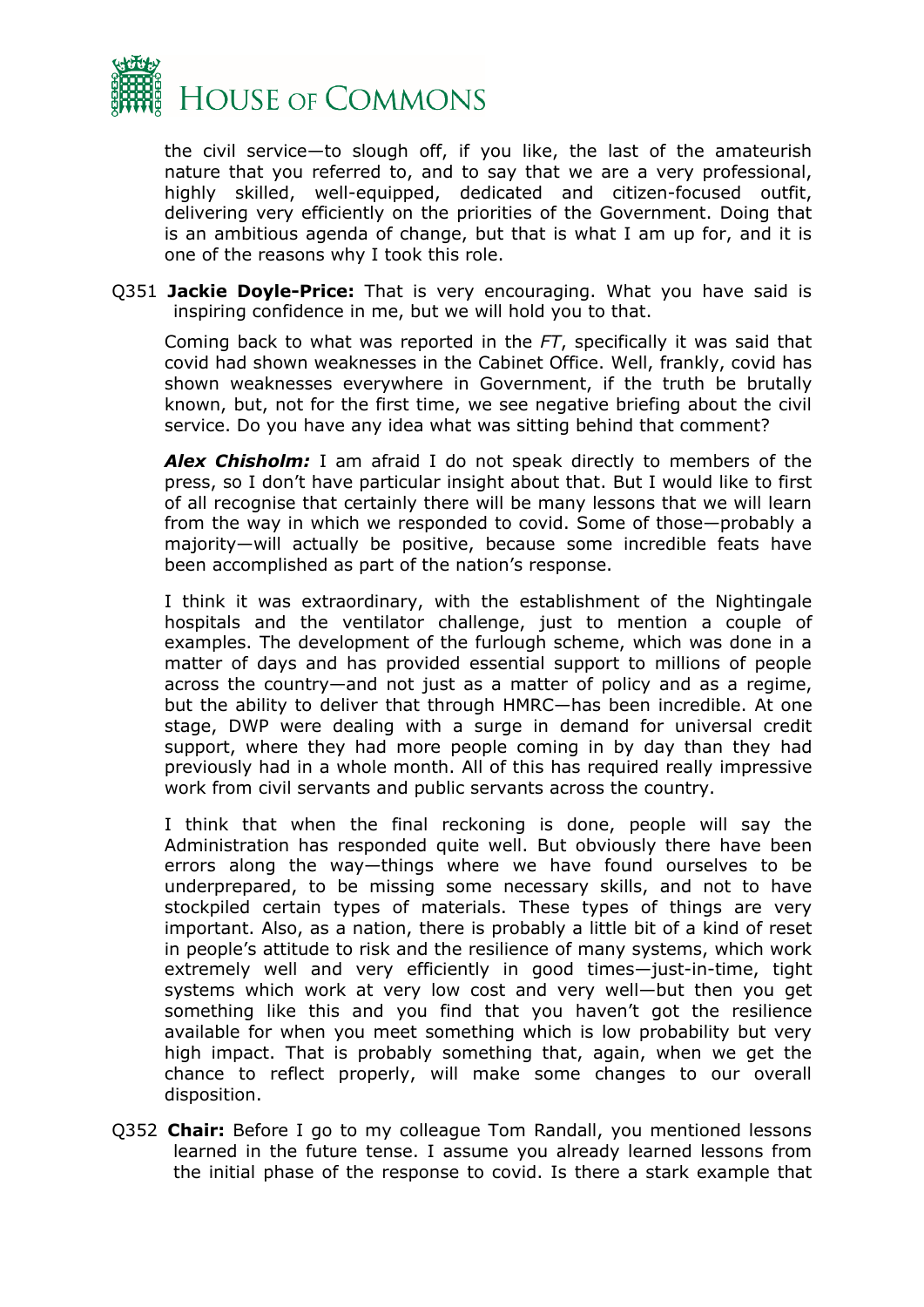

stands out to you there?

*Alex Chisholm:* One of the things we have undoubtedly had to make changes to as we have been going along has been the structures in the centre, in the Government, for co-ordination. You will be aware that we moved quite quickly to these four ministerial implementation groups, and that worked well for a period. Then, around the end of May, I think, we moved to the current setting, where we have this double structure of a strategy group and an operations group. The operations group are now meeting every single day. This is a ministerial committee. That is a change we made in response to the changing circumstances.

We also have any number of operational changes. We were talking a lot earlier about creating safe workplaces. At the beginning we didn't know how to do that. Well, we know how to do that now. That has become a sort of core discipline. We were also talking about working online efficiently, for people to support colleagues to be able to do policy work. At the beginning that was a challenge for some Departments. We are now able to support all of our work—I think 99%—with a distributed workforce. So we have certainly made some important changes and learned some quick lessons as we have been going along, but the bigger and greater learning, I am sure, will come once we get out of dealing with it. I know the Prime Minister has indicated that he believes we should have that full inquiry process.

Q353 **Tom Randall:** Mr Chisholm, I was wondering if I could ask some questions about workforce issues. You may have touched on the first question in your opening remarks. The Cabinet Office staff numbers have grown rapidly, and they have continued to grow faster than any other Department. Could you explain why that is the case?

*Alex Chisholm:* Yes. I gave a few figures to try to speak to that, but I am very happy to add to that. The single largest number has actually come from the fast-streamers—the around 2,000 or so who now appear on our books. We have also added several hundred roles in relation to EU exit several hundred more in relation to commercial folk operating across different Departments but who count towards the Cabinet Office headcounts. On other substantial groups, I mentioned security vetting, which is several hundred more people, and borders protocol delivery groups which is around 300 or so. We also have the equalities teams, which used to be in various different Departments—I think they have been in six different Departments in their time—and they have now ended up in the Cabinet Office as well. We have developed a new Office for Veterans' Affairs. In the main, these are roles that were being conducted elsewhere in government that have then been given over to the Cabinet Office for particular reasons. They are not an expansion in the net number of people, but they are a transfer from other Departments to the Cabinet Office.

Q354 **Tom Randall:** Does that transfer account for the rise?

*Alex Chisholm:* It does. There would be one or two areas within that where there has been, if you like, some organic growth. Certainly, I was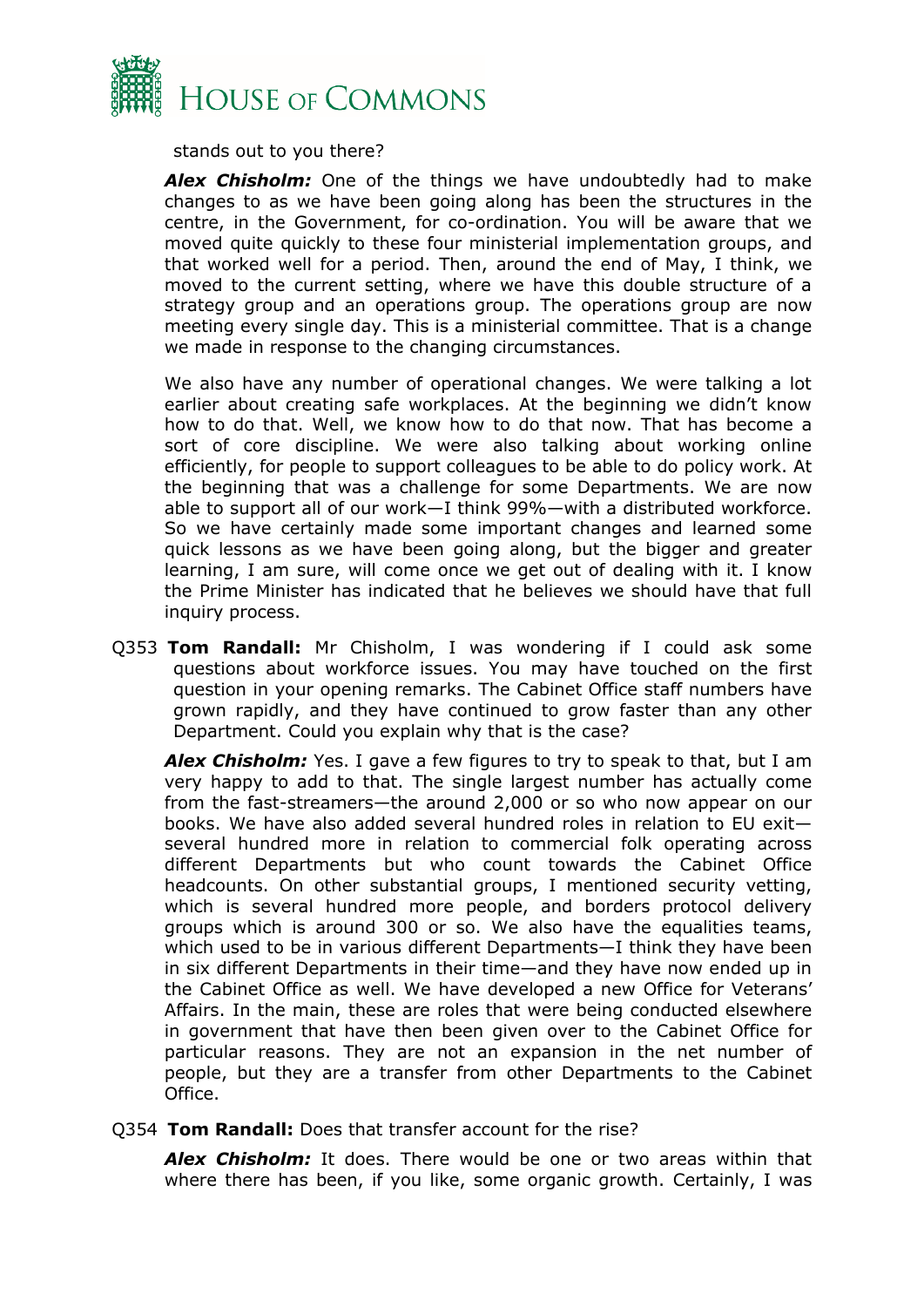

highlighting that we are trying to build up digital and data capacity, so that is an area of organic growth. Obviously, if you compare EU transition work back to 2015, that was not something we were doing at all, so those several hundred new roles are net additions. But most of the rest of it has been transfers within the civil service, rather than expansion.

Q355 **Tom Randall:** According to the civil service people survey, of those who felt that they had been bullied or harassed only 54% reported it, and of those only 18% felt that appropriate action had been taken. That is among Cabinet Office staff. Does that concern you?

**Alex Chisholm:** Absolutely. It concerns me that anybody is reporting bullying, harassment and discrimination that they have either experienced or seen either in my Department or elsewhere in the civil service. Indeed, it is distressing that that is the case.

A couple of things happened in the Cabinet Office's own return from which I drew some slight comfort. One of those was that the confidence that people had in making a complaint had gone up a lot, because they felt that people were actually likely to take action as a consequence. Also, they had seen efforts being taken in their own area to improve the culture of the working environments so that people did not experience any bullying, harassment or discrimination. Nevertheless, I am not satisfied with the findings, and since I arrived we have instituted a major new programme of trying to address those issues. We now have a fair treatment champion, and we have added a large number of case officers. We have challenged all those units in the Cabinet Office that had high scores to tackle that, and we are keeping a close eye on their actions doing so. Every member of the senior leadership team has a specific objective relating to improving the diversity and inclusion of the Cabinet Office, so I am 100% committed to providing a really strong positive working environment for everybody who works in the Cabinet Office. An important part of that is dealing with those BHD cases, which are a small minority.

Q356 **Tom Randall:** You have experience across Whitehall. How do you feel that these Cabinet Office figures compare with other Government Departments?

*Alex Chisholm:* Cabinet Office figures are currently higher than some other Departments, but there was also a very big year-on-year increase of 10 percentage points in people's willingness to report BHD. You probably have to look at the reporting confidence level as well as the reported level—not to get too much into the stats. We are high on both of those. People are very likely to draw attention to issues that they see, which is a good thing because you do not want these things to be hidden or for people to feel that there is no point because no action will be taken. But the actual number of cases is on the high side. We do not want to be in that category at all, so that is how we stand in the cross-Government comparison.

Q357 **Tom Randall:** In August *The Times* reported that there were two units in No. 10 that were the worst offenders. To what extent do you think you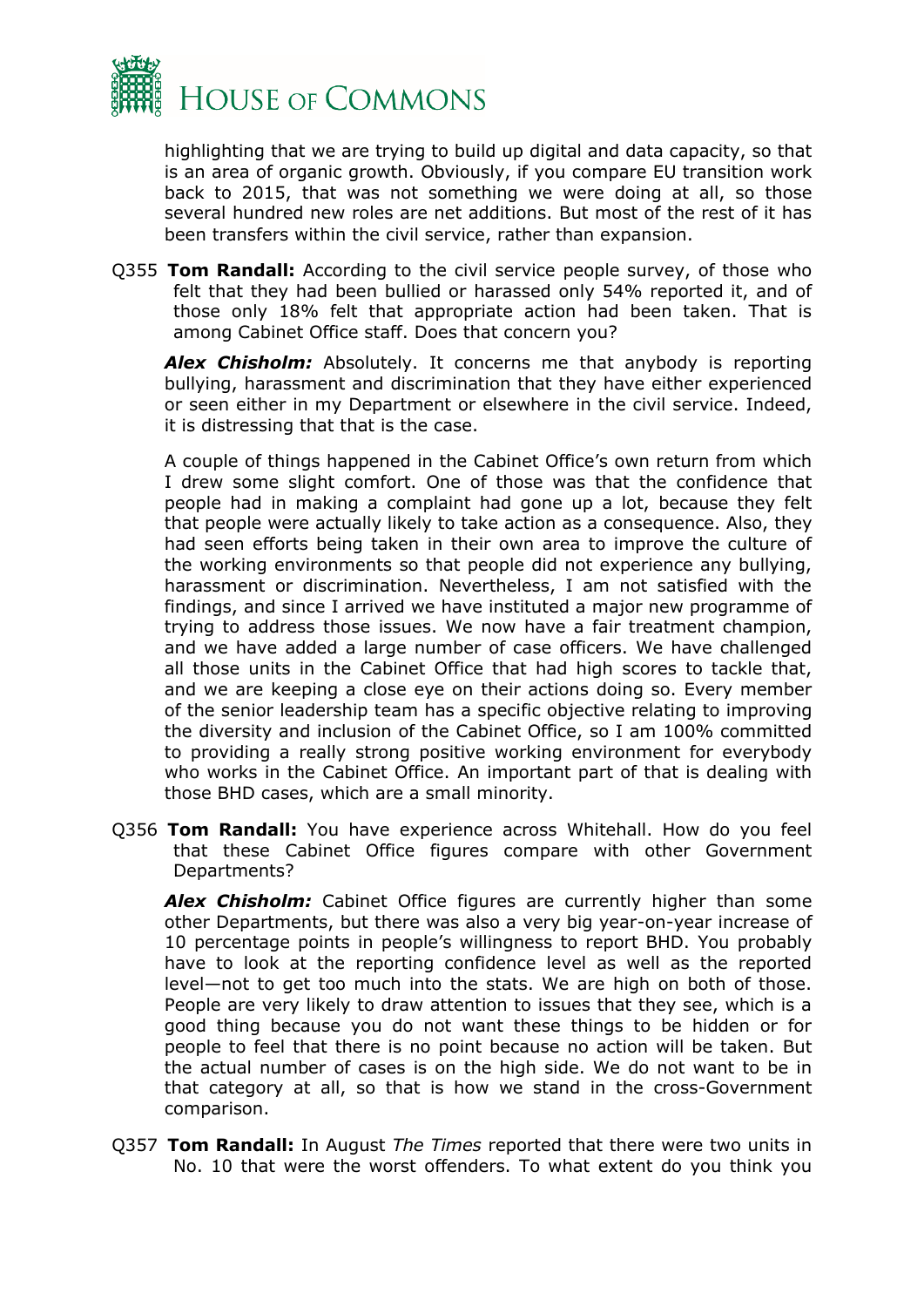

are able to take steps to affect workplace practice and culture in No. 10 and, if necessary, discipline those responsible?

**Alex Chisholm:** I know there was some attention given to somebody working in No. 10 as a contractor, who made some deeply inappropriate remarks and, as a consequence, lost his contract and was only there for a few days. I would not want people to extrapolate from that.

Q358 **Chair:** With due respect, Mr Chisholm, I do not think that is the issue to which Mr Randall refers.

*Alex Chisholm:* Thank you, Chair. Although there are a number of political appointees in No. 10—a relatively high proportion compared to other business units or Departments—special advisers are subject to the same code of practice in all essential respects as civil servants. It is very important that they uphold those. We provide appropriate support, training and encouragement for them to do so. I would not expect No. 10 to be an exception from the good working practices and positive working environment that we look to exhibit throughout the Cabinet Office.

Q359 **Tom Randall:** So you feel that you would be able to take steps if necessary?

### *Alex Chisholm:* Yes.

Q360 **Chair:** Could you give us an indication of what programmes you have introduced to address this issue? As parliamentarians, many of us have undertaken the Valuing Everyone training that was offered to us. Do you have similar programmes? Can you give us an idea, perhaps referring to Mr Randall's question, of the rate of take-up of those programmes?

*Alex Chisholm:* Yes. I do not have all the figures to hand, but I know that we have a lot of different types of programmes that are designed to try to educate, support and equip people to deal with all the challenges of working in the very diverse environment that we have today. Some people, as you will know, have done bit of formal training in relation to unconscious bias. Other people will have participated in programmes such as "Let's talk about race".

There is a whole suite of support that we give to managers about their responsibilities, about getting the best out of their workforce and about recognising all the different dimensions of diversity, and what that requires of a modern manager in a modern workplace. That has been something we have focused on.

One particular thing that I have tried to make absolutely plain to everybody in the Cabinet Office is that this is not something that is an HR function or responsibility exclusively; it is true for all of us. All of us who manage people have a responsibility to do that in an enlightened and responsible way. I think that message is getting through, and it will continue to be reinforced by me.

Q361 **Chair:** After the meeting, would you be kind enough to write to the Committee with full details of those programmes and their take-up by the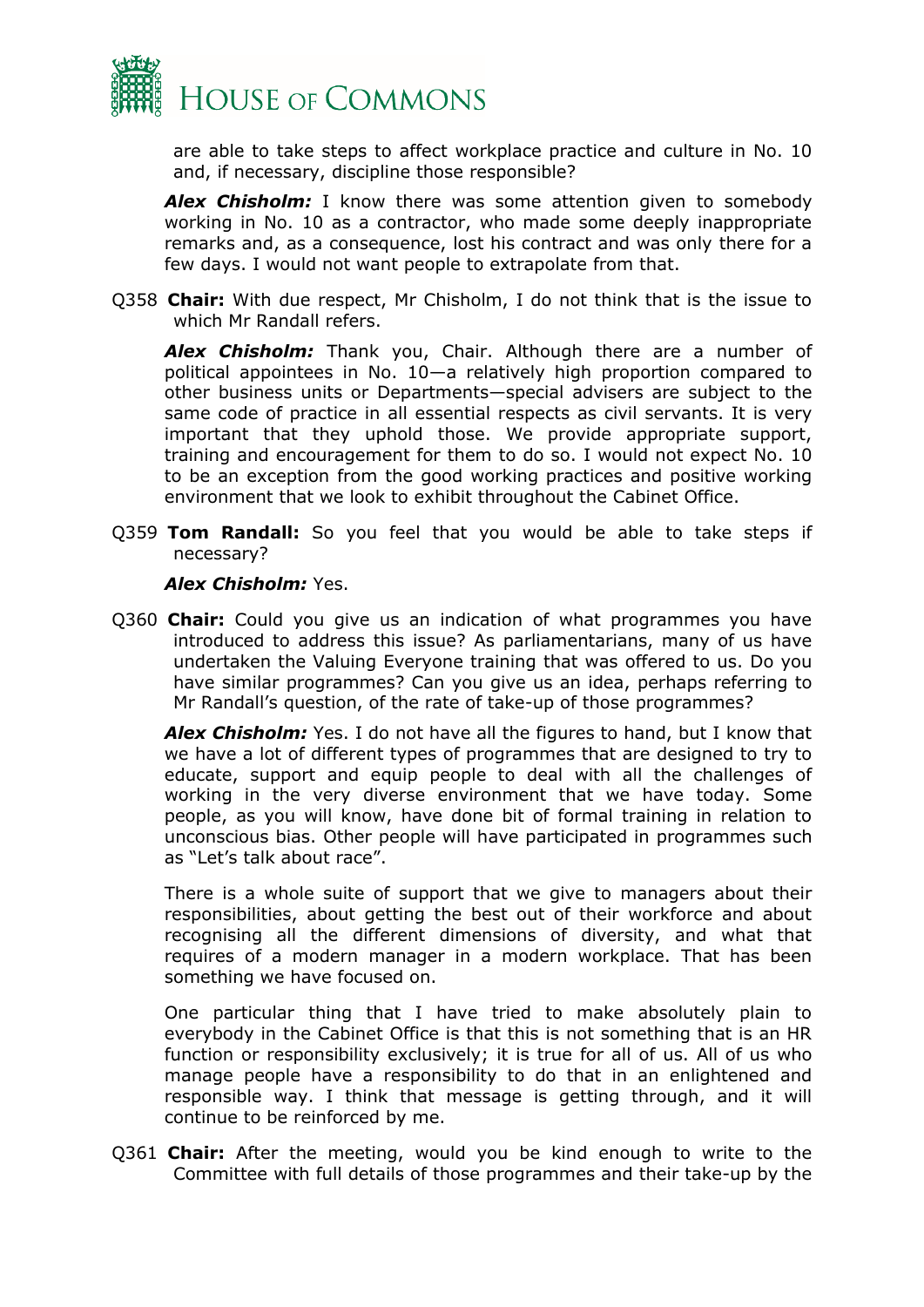

different Departments? It would be extremely helpful if you could do that.

**Alex Chisholm:** I can certainly write to the Committee with details about the number of people attending. Whether we have the breakdown for different business units within the Cabinet Office, I do not know. We will certainly do what we can to give you the information that you have requested.

Q362 **Karin Smyth:** I want to talk about procurement during the covid-19 crisis, Mr Chisholm. The commercial function in the Cabinet Office provided the guidance and support for procurement in response to covid. How well do you think the Government have managed the risk to public money when undertaking emergency procurement during the pandemic?

*Alex Chisholm:* It has undoubtedly been a very challenging period for procurement. I have already given evidence to the Public Accounts Committee about some aspects of that. PPE is a striking example of that. At a moment when our demand for PPE was going through the roof growing exponentially—that was true for most of the other major demand countries in the world. As a result, there was a genuine scarcity in our stockpiles, and our ordinary supply chains were inadequate for the amount that we needed. We had to scramble to get hold of new supplies from across the UK and across the world, and that required a pretty intense procurement effort. We were not able to do that in the ordinary, orderly way of saying, "Well, let's put out an official notice and see who comes forward" and over a three-month process select the best bids for that, because it was literally a life-and-death matter, so we needed to move very quickly.

We also had to take a very expedited approach to ventilators, where we had a target of getting up to 30,000 ventilators from an initial stock of about 8,000, which we were able to do, but again it required very nontypical forms of procurement. I am very grateful and impressed, actually, by commercial teams across Government for the ingenuity they have shown.

Some of that is clearly not what you ordinarily would have done in a situation where you had had more time to plan. For example, a small amount of PPE equipment—a very small percentage—has proven not to be of sufficient quality. Also, in relation to ventilators, because the vital thing was to have enough of them available and ready in time, the type 1 error was not to have sufficient, so, as part of that, we ended up encouraging a number of ventilators to be designed and paying for some of their components, which we then did not need to use. In ordinary, steady times, you would not do that. You would have found that all the ventilators that you paid for ended up being used, but here we were trying to create ventilators under incredible time pressure, in a matter of weeks—normally new designer ventilators take two years or so and we were able to do that in two months. So those are very irregular types of procurement, but successful—

Q363 **Karin Smyth:** They are good examples. We end up with two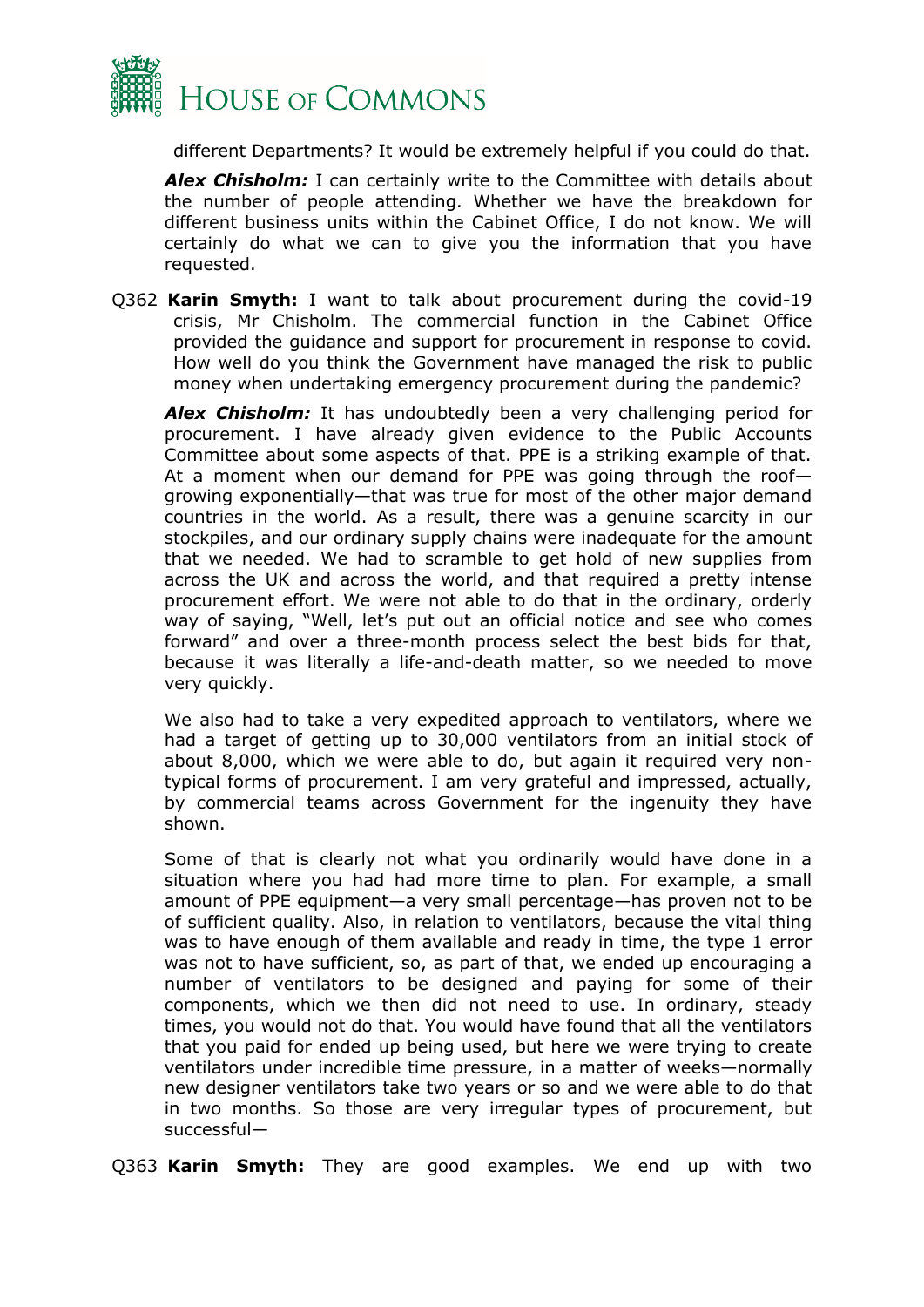

procurements from the same time that possibly had different outcomes. What have you learned from the different ways in which those two procurements were followed?

*Alex Chisholm:* On the ventilator one—again I have actually got a PAC hearing on that specific issue coming up—probably the most striking things were, first of all, that it is incredible what can be done in a short period of time with the application of will and skill. To have new designs developed in that period of time is a great tribute to industrial engineering prowess and ingenuity—and also, frankly, a patriotic spirit, because a lot of those companies dropped what else they were doing and said, "What can I do to help?" It is a great opportunity to thank and congratulate them on what they were able to achieve. That was impressive.

A second factor is that we found out that some of our work was a little hampered for a period by the sheer numbers of people making offers to us, some of which were not useful.

**Karin Smyth:** On ventilators.

*Alex Chisholm:* On ventilators and, indeed, PPE. So we had to develop a triage-type system to be able to quickly identify which were the more useful ones. One of the issues with a generalised request for help is that some people came forward in a good spirit, offering to help, but actually were not well placed to do so. We also had the experience where sometimes the underlying capacity—this was particularly the issue for PPE—was the same plant and you would have dozens, hundreds or even thousands of people offering access to that plant, and the marginal value of another intermediary was somewhere close to zero when we could talk directly to the plant. So we have probably learned a little about having these big, open, public requests for help from the process.

Q364 **Karin Smyth:** Do you think they were done differently? I would agree that the ventilators seemed more successful and less controversial.

*Alex Chisholm:* I think they have both been successful, because the aim of PPE was to get hold of enough of the right quality to meet the needs of the NHS and adult social care and all other priority uses, and we have been able to do that. I know it got pretty tight at various points. I was looking at the daily figures on stocks in different parts of the country, and it was a complicated issue to be able to make sure that every one of 58,000 distribution points had sufficient stocks in all items of PPE. Logistically, it was one of the hardest things you could imagine doing comparable to a—

Q365 **Karin Smyth:** It was there, wasn't it? We knew from our previous discussions with the Chancellor of the Duchy of Lancaster about the discussions that had gone on—partly as a result of sickness and so on about what PPE was needed and whether it was suitable, particularly the gowns, for example. That was all in train in the system, if you like—the system was there to be able to respond. Given that the system was there to be able to respond, why did we end up in such a crisis situation? The ventilators were a new ask.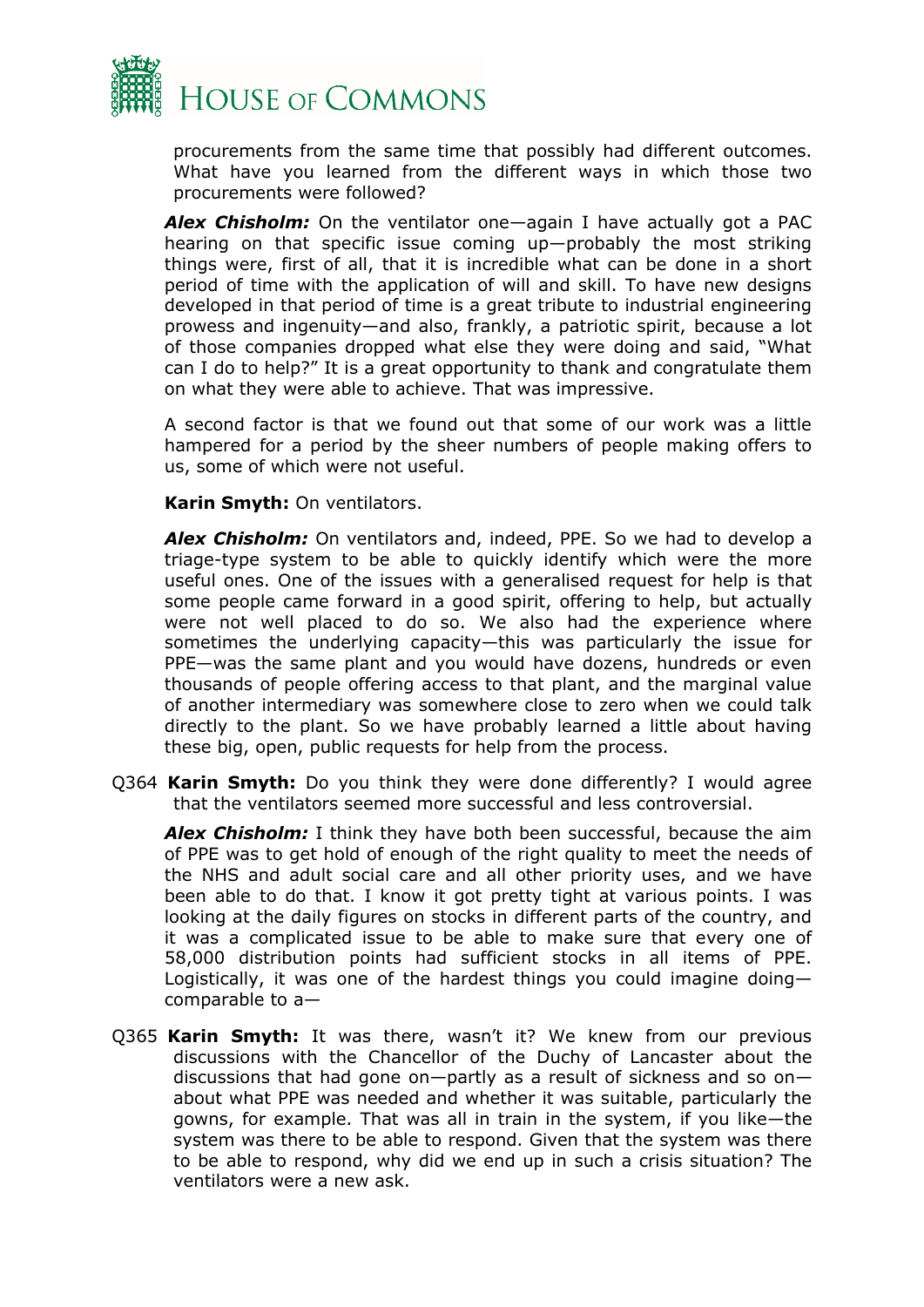

*Alex Chisholm:* The demand for PPE far exceeded the expected amounts, and we have ended up procuring tens of billions of pounds—of numbers, of items, of PPE, and at the same time as every other country was trying to do the same. That has required a massive redeployment of industrial resources to be able to produce enough equipment, and new supply lines and new contracts were put in place. That has been successful, which, obviously, we are all benefiting from.

The point that I was just making about the distribution is that in ordinary times, the Department of Health and Social Care procurement system for PPE works through a few hundred different distribution points, but because of the nature of this virus and all the isolation that had to take place, to move that to 58,000 different distribution points was a level of complexity in the actual distribution activity and the quantity of activity that was several orders of magnitude greater. That was, in a way, a mighty achievement. What we have not done as part of that has been to produce breakthrough new designs. Ventilators of the type necessary to help people suffering from coronavirus are very complicated machines. It was an amazing piece of manufacturing prowess to be able to produce new ones in such short order. The other one has really been a triumph of supply chain management.

Q366 **Karin Smyth:** How can the public be assured that the Government adequately managed the conflicts of interests when using emergency procedures for that time?

**Alex Chisholm:** It is an interesting question. I know that some aspects of the Government's procurement are currently subject to legal challenges from a group called the Good Law Project. We received for the Department of Health notice of litigation in relation to some of the procurement activity relating to PPE, and for my own Department in relation to some communications contracts. Clearly, some of that will be gone into through the courts and I will not over-anticipate that, but certainly, the management of conflicts of interest is something that should be done correctly as part of a procurement process—

Q367 **Karin Smyth:** Okay, so was it done?

*Alex Chisholm:* And we have been doing some internal audit work to try to find out and verify whether that has actually been the case, with encouraging results so far, but obviously, there is a lot to get through. Again, the volume of procurement activity is many tens of billions of pounds-worth of activity, so we have not, by any stretch, got through all of it. Certainly, as you rightly say, managing public money, managing conflicts of interest and a third to mention, which you have not, would be compliance with procurement law at the time—

Q368 **Karin Smyth:** But you would expect it to be the default, wouldn't you, that experienced procurement leads would abide by the well-established and long-in-place rules of how that is done?

*Alex Chisholm:* Yes, I would. The only very slight cavil is that because of the scale, you probably had some people procuring who had not done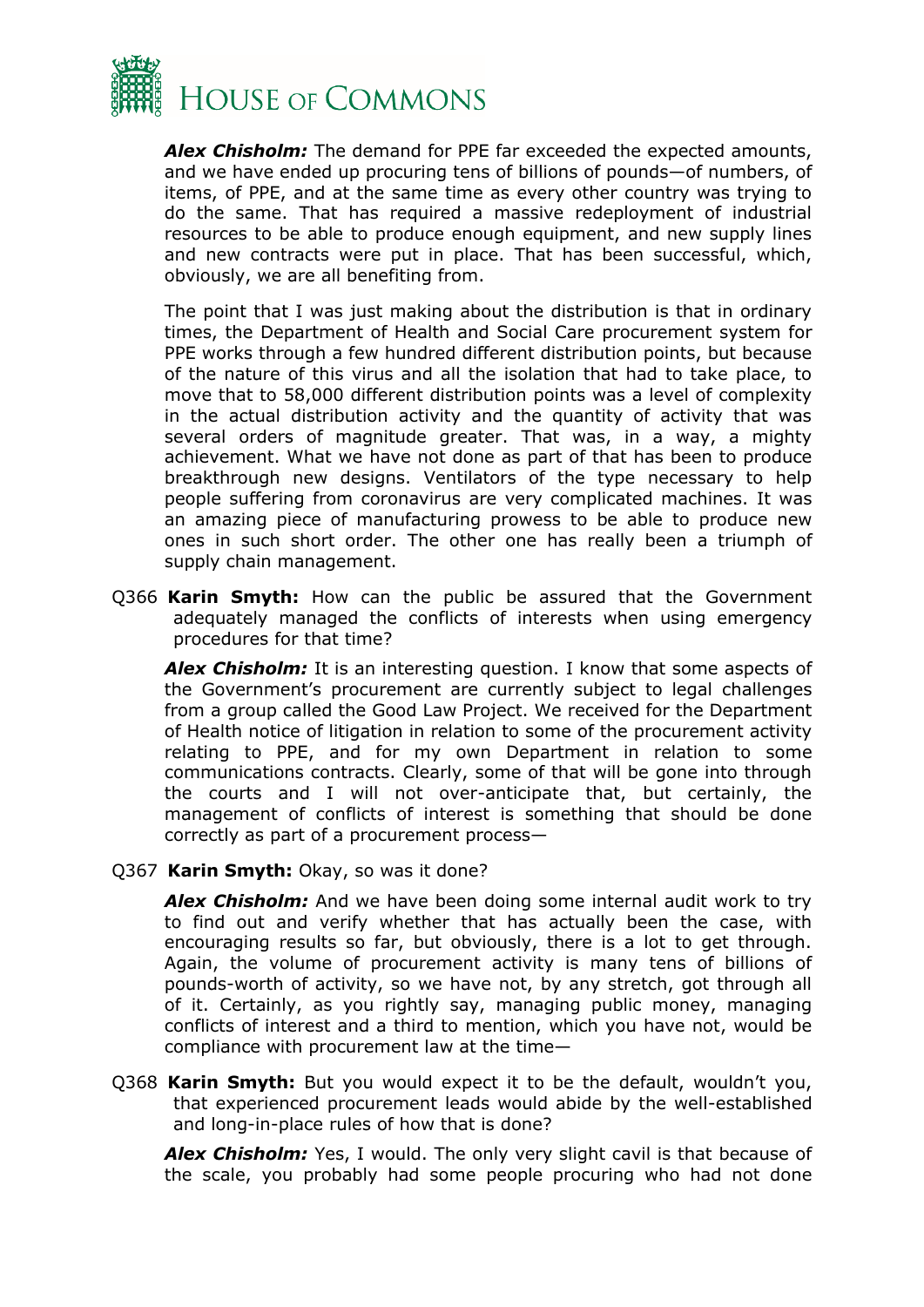

before, were not regular procurement officers and had not had the many years of experience that you would normally expect in a more steady situation, but your general point is correct.

Q369 **Karin Smyth:** Your audit, then—can you tell us a bit more about that and when we might see it?

**Alex Chisholm:** It is an internal audit, and it is something that we would do, like any other responsible Department, for things that have been particularly challenging or different through the year. We would go and say, "Well, this is what should have been happening. Has it actually been happening?" Certainly, we have started some audit work with the Government internal audit practice to look and see how our procurements, among many other things we have been doing in the Department, have been done.

Q370 **Karin Smyth:** My question was about how the public can be assured that everything was done, as we would expect, in line with the Nolan principles, the established principles for procurement. When will I be able to look at a website or link to tell me how my taxpayers' money was spent by the various Departments?

*Alex Chisholm:* From a transparency perspective, we publish all our procurement activity. That is done on the Government website, and people do pay attention to that; that is what has prompted a number of these legal challenges, where they have gone through and said, "Oh, gosh, I wonder about that one." That is one form of transparency and accountability.

Q371 **Chair:** Forgive me for interrupting, but on that note of transparency, might you not publish that internal audit?

*Alex Chisholm:* We do not as a matter of course publish internal audit reports because they are, as the name suggests, internal audits; but rest assured that the National Audit Office is also doing a great deal of work in this area of procurement, and has a specific study under way. I am sure that will be published and will be subject to a good level of parliamentary scrutiny.

**Chair:** Sorry to interrupt you, Karin.

Q372 **Karin Smyth:** No, that was helpful, Chair. The Cabinet Office issued guidance. Do you know of any instances where a Department chose not to follow your guidance?

*Alex Chisholm:* No, I don't. I don't know when people have chosen not to follow my guidance—it is a difficult thing to be 100% confident about. Is this in relation to procurement specifically?

### Q373 **Karin Smyth:** Yes.

*Alex Chisholm:* If you are looking for a flagrant breaches of procurement or anything like that, no, I am not aware of any. In fact, as part of the Cabinet Office controls, we—Lord Agnew and myself particularly, and a team of people who work with us—get sight of a lot of these procurement-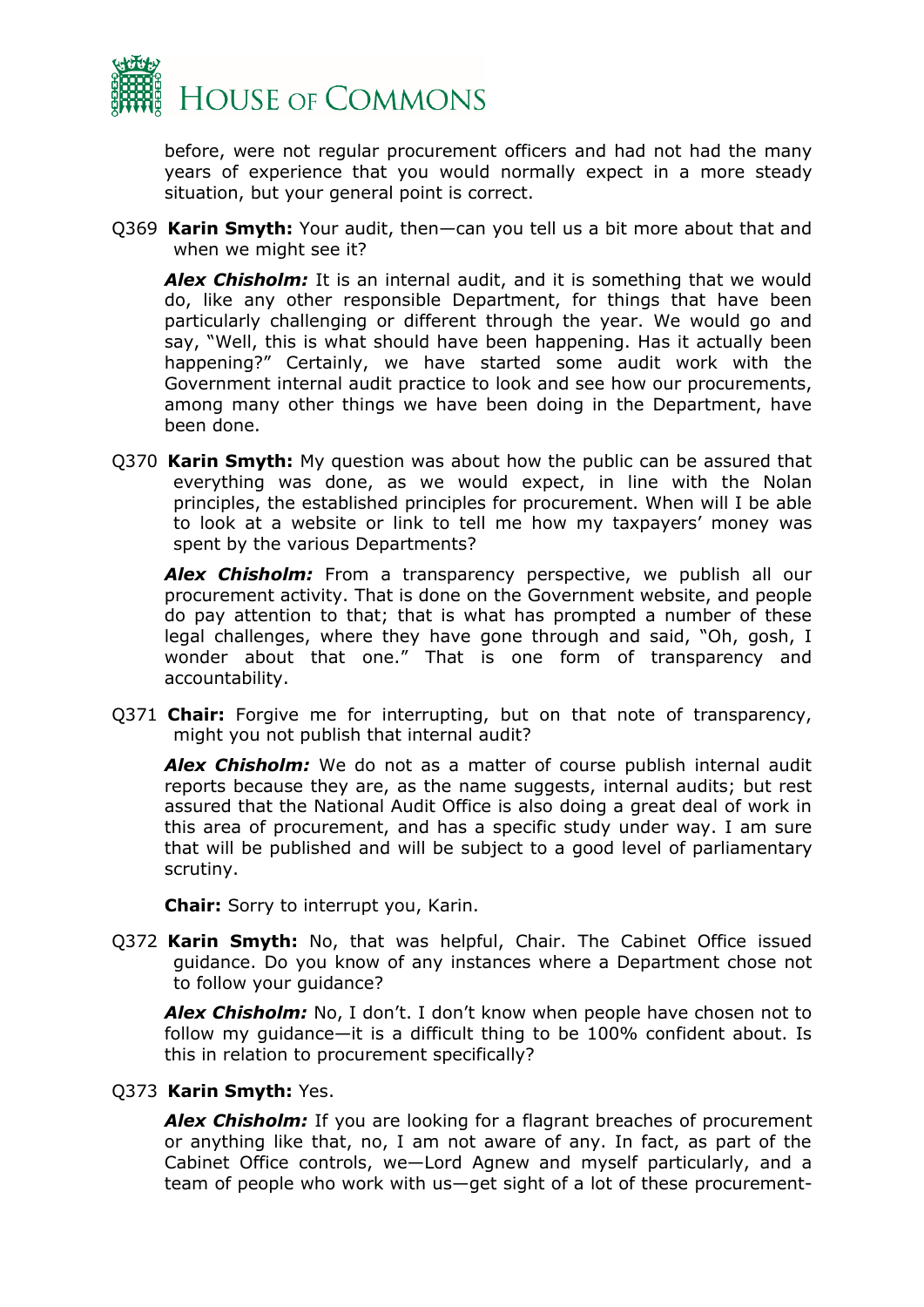

type activities. What they show is people paying attention to the private procurement regulations and the Cabinet Office guidance, which embodies those. I see a lot of evidence of people painstakingly applying those; I suppose, by definition, I do not see the evidence of people not, but again, that is something that is open to audit, and I know that the Government audit function are doing some work in relation to that.

Also, as you recognise, Departments have their own responsibilities and there are Ministers within those Departments, accounting officers and my counterparts in those Departments making sure that they have followed due practice. The Government Legal Department has a lot of expertise in procurement, and that is a cross-cutting function, which helps to provide a constant level of high-quality legal advice, so there is a lot of consistency.

Q374 **Karin Smyth:** A lot of internal checks, yes. I appreciate that. If the result of those internal checks is that a Department has not followed what we would call the usual expected standards, what happens, and how will the public know? How will we know?

**Alex Chisholm:** I think you will know from those mechanisms I have referred to already, particularly the National Audit Office's work and the legal cases, which are focused on correct adherence to procurement rules. Those would be among the earliest ones. There has also been very lively media coverage in this area, which is helping to inform the public. I suppose it is those three mechanisms, plus the fact that, of course, I am sure Parliament will continue to take a very active interest in this area not just for the Cabinet Office, but for other Departments that have been involved in procurement.

Q375 **Karin Smyth:** Would you see it as perhaps more helpful to all those people to be more open about the checks that we now need to see? I think we all appreciate the crisis and we appreciate that genuine mistakes are made, and you have said that perhaps some people who were not trained and skilled may have been involved. I think that is also understandable, and those people obviously need to be supported. But in your role, you would need to be assured that the checks were done to ensure that, when urgent procedures were used, for example, that was done properly in a more proactive way. Given the Chair's comments, a more proactive role by the Government to say "This is what happened, this is where millions of pounds of taxpayers' money has gone, this is how it was done" and to be more on the front foot would save the legal challenge and save lots of parliamentary scrutiny committees to drag it out.

**Alex Chisholm:** I really agree with the sentiment of the question. That is the underlying philosophy behind the so-called Cabinet Office controls as they apply to procurement. You mentioned there that one of the issues is that, in an ordinary situation, you might have a big open competitive tender and give yourself time to go through that whole process. In a circumstance of extreme urgency, it is recognised by the regulations—I think it is regulation 32—that in those situations it may be necessary to move to direct award, because you do not have time to set up the full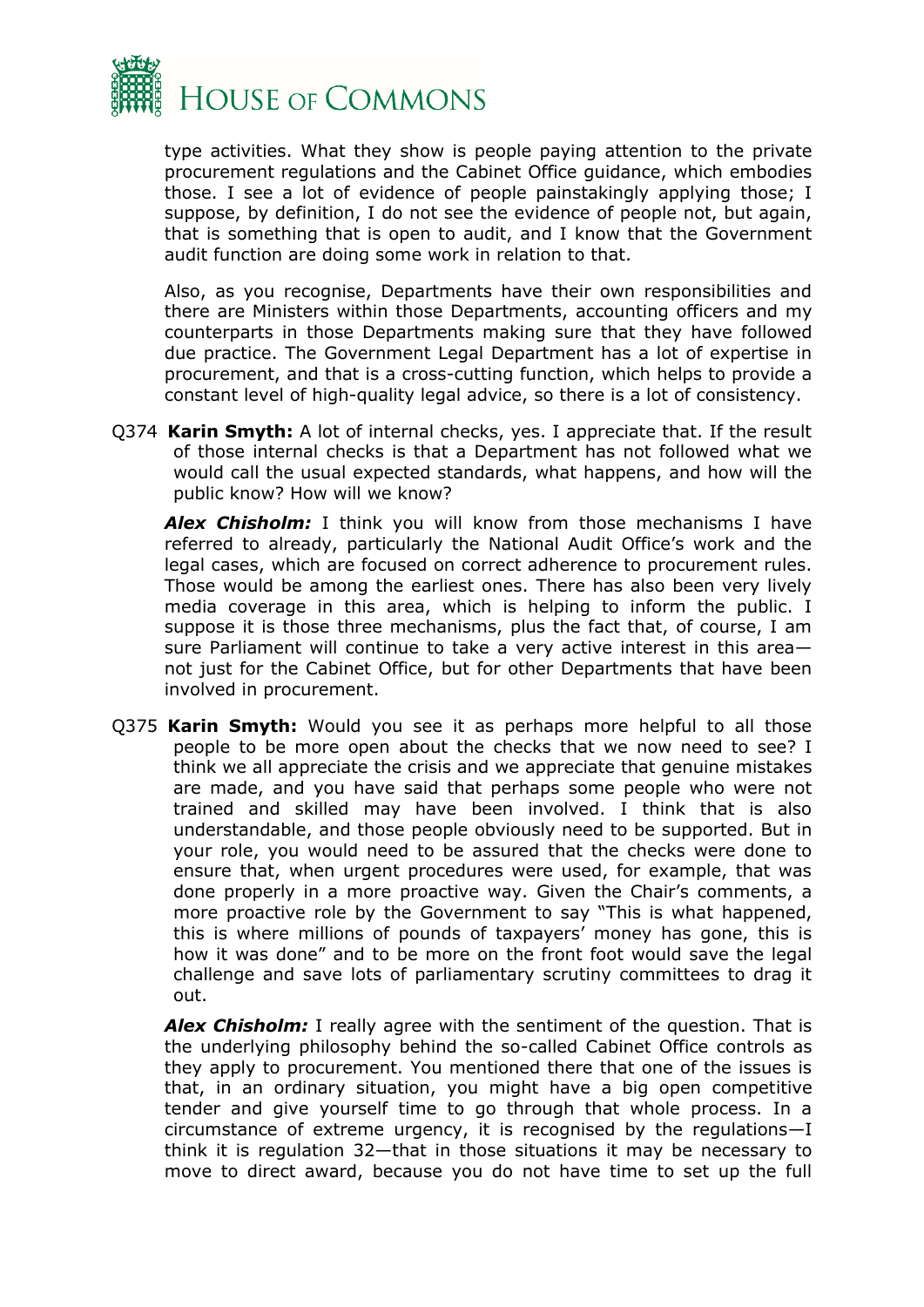

competitive process. That extreme urgent situation was, undoubtedly, encountered in our need to respond very quickly to covid. Many times, Departments needed to invoke that. The way in which they did that would have been subject to the Cabinet Office controls procedure and advice from the cross-cutting commercial function and the Government legal department. There has been a framework for trying to make sure that we have been reasonably consistent in this exceptionally difficult and demanding situation in our approach to procurement. Has it been 100% good? Very unlikely, but there certainly has been a framework for trying to maintain the quality of procurement throughout this time.

**Chair:** Moving on, in extreme urgency, as you say, some very quick-fire questions now from a combination of Lloyd Russell-Moyle and Jackie Doyle-Price.

Q376 **Lloyd Russell-Moyle:** Do you get that the current situation of procurement has undermined trust in Government? I am not arguing about the rules being followed, but there is a trust that has been lost by the public out there because of these derogations of the normal procurement rules.

*Alex Chisholm:* When allegations are made in the media to allege that procurement has been done incompetently or with inappropriate attention, conflicts of interest and so on, that obviously introduces questions into the minds of the public. We hope to be able to answer—

Q377 **Lloyd Russell-Moyle:** So you are blaming the media rather than taking responsibility yourself.

**Alex Chisholm:** If I may finish my answer to your question, we would hope and expect that when those processes are complete—the process of examination, the court cases and so on—the vast majority of cases will show that, actually, procurement was done to a high standard with attention to public value for money and other obligations. If that is the case, then hopefully that will restore trust. If it is not, clearly the trust issue will remain.

Q378 **Lloyd Russell-Moyle:** You are the chief operating officer of the civil service and the Cabinet Secretary is the head of the civil service. What is the division of responsibility between you? Where does the responsibility for the civil service reform lie and how is that different from your predecessors?

*Alex Chisholm:* There are lots of questions there and it may be, as these are meant to be quick-fire ones, that I will have to give very short answers. I know I am appearing in two weeks' time with the Cabinet Secretary and head of the civil service, so we can probably explore our dual roles on that occasion. Briefly, I lead particularly in relation to functions. I am the permanent secretary for the Cabinet Office. I particularly work on civil service reform issues, whereas the Cabinet Secretary, as the name implies, works in support of delivering the Prime Minister's objectives, particularly in relation to the delivery of the Government's manifesto and policy priorities, working across the system.